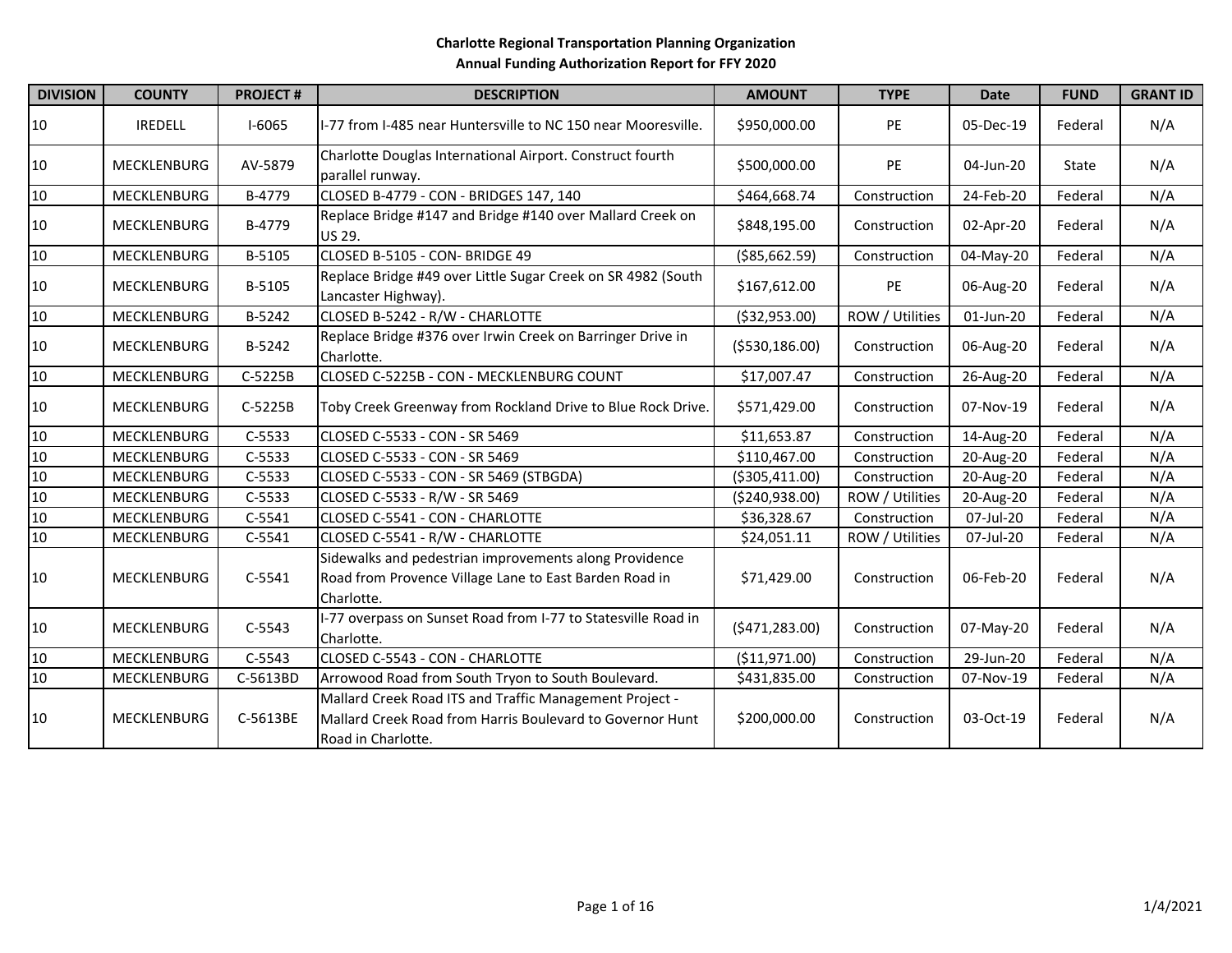| <b>DIVISION</b> | <b>COUNTY</b> | <b>PROJECT#</b> | <b>DESCRIPTION</b>                                                                                                                                                                                                                                                             | <b>AMOUNT</b>    | <b>TYPE</b>     | <b>Date</b> | <b>FUND</b> | <b>GRANT ID</b> |
|-----------------|---------------|-----------------|--------------------------------------------------------------------------------------------------------------------------------------------------------------------------------------------------------------------------------------------------------------------------------|------------------|-----------------|-------------|-------------|-----------------|
| 10              | MECKLENBURG   | C-5613H         | Lakeview Reames improvement project. Construct<br>roundabout with pedestrian accommodations at the<br>intersection of SR 2112 (Lakeview Road) and SR 2110 (Reames<br>Road) and construct sidewalks along Lakeview Road from<br>Beatties Ford Road to Reames Road in Charlotte. | \$990,000.00     | Construction    | 02-Apr-20   | State       | N/A             |
| 10              | MECKLENBURG   | $C-5621$        | C-5621 -PE- US 21 AND CATAWBA AVENUE (F)                                                                                                                                                                                                                                       | \$166,000.00     | PE              | 12-Nov-19   | Federal     | N/A             |
| 10              | MECKLENBURG   | $C-5621$        | C-5621 -R/W- US 21 AND CATAWBA AVE (F)                                                                                                                                                                                                                                         | (\$1,350,400.00) | ROW / Utilities | 12-Nov-19   | Federal     | N/A             |
| 10              | MECKLENBURG   | $C-5621$        | C-5621 -R/W- US 21 AND CATAWBA AVE (F)                                                                                                                                                                                                                                         | \$1,808,000.00   | ROW / Utilities | 12-Nov-19   | Federal     | N/A             |
| 10              | MECKLENBURG   | $C-5621$        | US 21 and SR 2697 (Catawba Avenue) in Cornelius.                                                                                                                                                                                                                               | (\$457,600.00)   | ROW / Utilities | 05-Dec-19   | State       | N/A             |
| $10\,$          | MECKLENBURG   | $C-5621$        | US 21 and SR 2697 (Catawba Avenue) in Cornelius.                                                                                                                                                                                                                               | (\$166,000.00)   | PE              | 07-Nov-19   | Federal     | N/A             |
| 10              | MECKLENBURG   | $C-5621$        | US 21 and SR 2697 (Catawba Avenue) in Cornelius.                                                                                                                                                                                                                               | (\$166,000.00)   | PE              | 05-Dec-19   | State       | N/A             |
| 10              | MECKLENBURG   | $C-5621$        | US 21 and SR 2697 (Catawba Avenue) in Cornelius.                                                                                                                                                                                                                               | ( \$159,600.00)  | ROW / Utilities | 07-Nov-19   | Federal     | N/A             |
| 10              | MECKLENBURG   | $C-5621$        | US 21 and SR 2697 (Catawba Avenue) in Cornelius.                                                                                                                                                                                                                               | \$166,000.00     | PE              | 07-Nov-19   | State       | N/A             |
| 10              | MECKLENBURG   | $C-5621$        | US 21 and SR 2697 (Catawba Avenue) in Cornelius.                                                                                                                                                                                                                               | \$166,000.00     | PE              | 05-Dec-19   | Federal     | N/A             |
| 10              | MECKLENBURG   | $C-5621$        | US 21 and SR 2697 (Catawba Avenue) in Cornelius.                                                                                                                                                                                                                               | \$457,600.00     | ROW / Utilities | 07-Nov-19   | State       | N/A             |
| 10              | MECKLENBURG   | $C-5621$        | US 21 and SR 2697 (Catawba Avenue) in Cornelius.                                                                                                                                                                                                                               | \$457,600.00     | ROW / Utilities | 05-Dec-19   | Federal     | N/A             |
| 10              | MECKLENBURG   | $C-5621$        | US 21 and SR 2697 (Catawba Avenue) in Cornelius.                                                                                                                                                                                                                               | \$836,000.00     | PE              | 05-Mar-20   | Federal     | N/A             |
| $10\,$          | MECKLENBURG   | $C-5621$        | US 21 and SR 2697 (Catawba Avenue) in Cornelius.                                                                                                                                                                                                                               | \$1,635,000.00   | ROW / Utilities | 05-Mar-20   | Federal     | N/A             |
| 10              | MECKLENBURG   | EB-4715E        | CLOSED EB-4715E - CON - CHARLOTTE                                                                                                                                                                                                                                              | ( \$20, 173.25)  | Construction    | 07-Jul-20   | Federal     | N/A             |
| 10              | MECKLENBURG   | EB-4715E        | CLOSED EB-4715E - CON - CHARLOTTE                                                                                                                                                                                                                                              | \$20,173.25      | Construction    | 13-Apr-20   | Federal     | N/A             |
| $10$            | MECKLENBURG   | EB-4715E        | CLOSED EB-4715E - CON - CHARLOTTE                                                                                                                                                                                                                                              | \$143,397.81     | Construction    | 28-Jan-20   | Federal     | N/A             |
| 10              | MECKLENBURG   | EB-5781         | Stewarts Creek Greenway from State Street to Rozzelles Ferry<br>Road in Charlotte.                                                                                                                                                                                             | \$10,000.00      | PE              | 04-Jun-20   | Federal     | N/A             |
| 10              | MECKLENBURG   | EB-5782         | McAlpine Creek Greenway from Green Rea Road to Johnston<br>Road near Pineville.                                                                                                                                                                                                | \$10,000.00      | PE              | 09-Jan-20   | Federal     | N/A             |
| 10              | MECKLENBURG   | EB-5785         | McDowell Creek Greenway from NC 73 to Chilgrove Lane in<br>Huntersville.                                                                                                                                                                                                       | \$5,000.00       | PE              | 03-Oct-19   | Federal     | N/A             |
| 10              | MECKLENBURG   | EB-5820         | Charlotte "B-Cycle" Bike-Share Facility Expansion.                                                                                                                                                                                                                             | ( \$31,250.00)   | Construction    | 09-Jan-20   | Federal     | N/A             |
| 10              | MECKLENBURG   | EB-5820         | Charlotte B-Cycle Expansion.                                                                                                                                                                                                                                                   | \$562,500.00     | Construction    | 03-Oct-19   | Federal     | N/A             |
| 10              | MECKLENBURG   | EB-5929         | Belk Greenway Connector Project (Phase I) from East<br>Stonewall Street at South Davidson Street to South Kings Drive<br>in Charlotte.                                                                                                                                         | \$611,429.00     | PE              | 03-Oct-19   | Federal     | N/A             |
| 10              | MECKLENBURG   | EB-5933         | Kincaid Multi-use Trail from the South Prong Rocky River<br>Greenway near Davidson Elementary School to Eugenia Street<br>in Davidson.                                                                                                                                         | \$218,750.00     | PE              | 07-Nov-19   | Federal     | N/A             |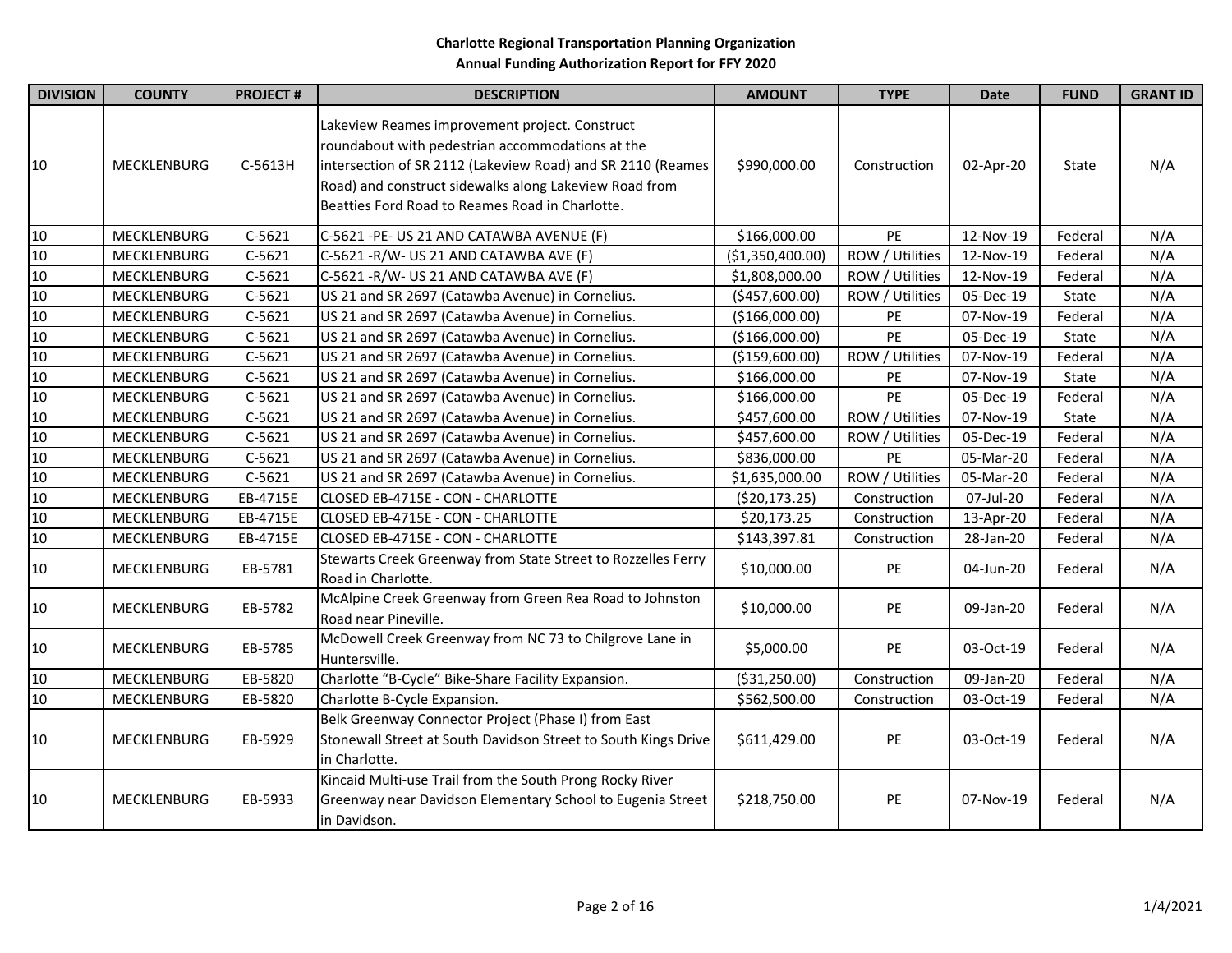| <b>DIVISION</b> | <b>COUNTY</b>      | <b>PROJECT#</b> | <b>DESCRIPTION</b>                                                                                                                                                                                                                                                          | <b>AMOUNT</b>    | <b>TYPE</b>     | <b>Date</b> | <b>FUND</b> | <b>GRANT ID</b> |
|-----------------|--------------------|-----------------|-----------------------------------------------------------------------------------------------------------------------------------------------------------------------------------------------------------------------------------------------------------------------------|------------------|-----------------|-------------|-------------|-----------------|
| 10              | MECKLENBURG        | EB-5949         | NC 51 Corridor Access Management project to relocate the<br>Johnston Drive intersection along NC 51 (Main Street) to align<br>with the existing Church Street intersection.                                                                                                 | \$5,000.00       | PE              | 05-Mar-20   | Federal     | N/A             |
| 10              | <b>MECKLENBURG</b> | EB-6036         | Hornet's Nest Park Access Improvement project in Charlotte.                                                                                                                                                                                                                 | \$5,000.00       | PE              | 06-Aug-20   | Federal     | N/A             |
| 10              | MECKLENBURG        | $I-4733$        | CLOSED I-4733 - CON - I-77                                                                                                                                                                                                                                                  | ( \$436, 941.26) | Construction    | 14-Nov-19   | Federal     | N/A             |
| 10              | MECKLENBURG        | $I-4733$        | CLOSED I-4733 - R/W - I-77                                                                                                                                                                                                                                                  | ( \$116, 651.54) | ROW / Utilities | 27-May-20   | Federal     | N/A             |
| 10              | MECKLENBURG        | $I-4733$        | I-77 at SR 5544 (West Catawba Avenue).                                                                                                                                                                                                                                      | ( \$205, 747.00) | Construction    | 03-Sep-20   | Federal     | N/A             |
| 10              | MECKLENBURG        | I-4750AC        | I-77 and Griffith Street (Exit 30) Interchange Ramps.                                                                                                                                                                                                                       | ( \$600,000.00)  | ROW / Utilities | 06-Aug-20   | Federal     | N/A             |
| 10              | MECKLENBURG        | I-5006          | CLOSED I-5006 - CON - I-85                                                                                                                                                                                                                                                  | ( \$9,950.00)    | Construction    | 27-Aug-20   | Federal     | N/A             |
| 10              | MECKLENBURG        | I-5006          | CLOSED I-5006 - CON - I-85                                                                                                                                                                                                                                                  | \$9,951.00       | Construction    | 27-Aug-20   | Federal     | N/A             |
| 10              | MECKLENBURG        | $I-5405$        | I-5405 - CON- I-77(I77MP)(COMB/W I-4750AA                                                                                                                                                                                                                                   | \$2,868,470.73   | Construction    | 04-Mar-20   | Federal     | N/A             |
| 10              | MECKLENBURG        | $I-5405$        | I-77 from I-277 (Brookshire Freeway) to west Catawba Avenue<br>(exit 28).                                                                                                                                                                                                   | \$12,500,000.00  | Construction    | 03-Sep-20   | Federal     | N/A             |
| 10              | <b>MECKLENBURG</b> | I-5405A         | I-77 at Lakeview Road interchange.                                                                                                                                                                                                                                          | \$566,848.00     | PE              | 02-Apr-20   | State       | N/A             |
| 10              | MECKLENBURG        | I-5405A         | I-77 at Lakeview Road interchange.                                                                                                                                                                                                                                          | \$685,118.00     | Construction    | 02-Apr-20   | State       | N/A             |
| 10              | MECKLENBURG        | I-5405A         | I-77 at Lakeview Road interchange.                                                                                                                                                                                                                                          | \$1,532,540.00   | Construction    | 02-Apr-20   | State       | N/A             |
| 10              | MECKLENBURG        | I-5405B         | I-77 at Hambright Road interchange.                                                                                                                                                                                                                                         | \$1,309,843.00   | Construction    | 02-Apr-20   | State       | N/A             |
| 10              | MECKLENBURG        | I-5405B         | I-77 at Hambright Road interchange.                                                                                                                                                                                                                                         | \$5,745,426.00   | Construction    | 02-Apr-20   | State       | N/A             |
| 10              | MECKLENBURG        | $I-5507$        | -485 (Charlotte Outer Loop) from I-77 to US 74<br>(Independence Boulevard).                                                                                                                                                                                                 | \$5,466,376.00   | PE              | 06-Aug-20   | Federal     | N/A             |
| 10              | MECKLENBURG        | I-5507          | I-485 from I-77 to US 74(Independence Boulevard)                                                                                                                                                                                                                            | \$102,252,000.00 | Construction    | 01-Jul-20   | State       | N/A             |
| 10              | MECKLENBURG        | $I-5746$        | I-277 (Brookshire Freeway) from I-77 to East 10th Street In<br>Charlotte.                                                                                                                                                                                                   | (5493, 129.00)   | PE              | 06-Aug-20   | Federal     | N/A             |
| 10              | MECKLENBURG        | $I-5769$        | I-5769 - CON - I-77                                                                                                                                                                                                                                                         | \$2,244,225.00   | Construction    | 04-Feb-20   | Federal     | N/A             |
| $10\,$          | MECKLENBURG        | I-5769          | I-77 from I-277 to 0.7 mile north of NC 27.                                                                                                                                                                                                                                 | ( \$38,436.74)   | PE              | 04-Jun-20   | State       | N/A             |
| 10              | MECKLENBURG        | $I-5769$        | I-77 from I-277 to 0.7 mile north of NC 27. Funds are needed<br>for construction based on the estimate from the 12-Month<br>Tentative Letting List published November 13, 2019. This is a<br>GARVEE BOND project with a principal amount of<br>\$3,038,925.00. Repayment of | \$8,222,075.00   | Construction    | 09-Jan-20   | Federal     | N/A             |
| 10              | MECKLENBURG        | I-5796          | CLOSED I-5796 - PE - I-85                                                                                                                                                                                                                                                   | ( \$457, 962.93) | $\overline{PE}$ | 01-Nov-19   | Federal     | N/A             |
| 10              | MECKLENBURG        | $I-5797$        | CLOSED I-5797 - CON - I-85                                                                                                                                                                                                                                                  | ( \$598,402.74)  | Construction    | 23-Oct-19   | Federal     | N/A             |
| 10              | MECKLENBURG        | I-5798          | -485 from I-85 to Rocky River Road.                                                                                                                                                                                                                                         | ( \$309, 920.87) | PE              | 04-Jun-20   | State       | N/A             |
| 10              | MECKLENBURG        | $I-5825$        | I-77/US 21 from SR 1577 (Tyvola Road) to west Morehead<br>Street, (Milemarker 5.3 to Milemarker 9.8).                                                                                                                                                                       | ( \$233, 203.67) | PE              | 04-Jun-20   | State       | N/A             |
| 10              | MECKLENBURG        | $I-5826$        | I-5826 - CON - I-85                                                                                                                                                                                                                                                         | \$1,579,968.00   | Construction    | 16-Apr-20   | Federal     | N/A             |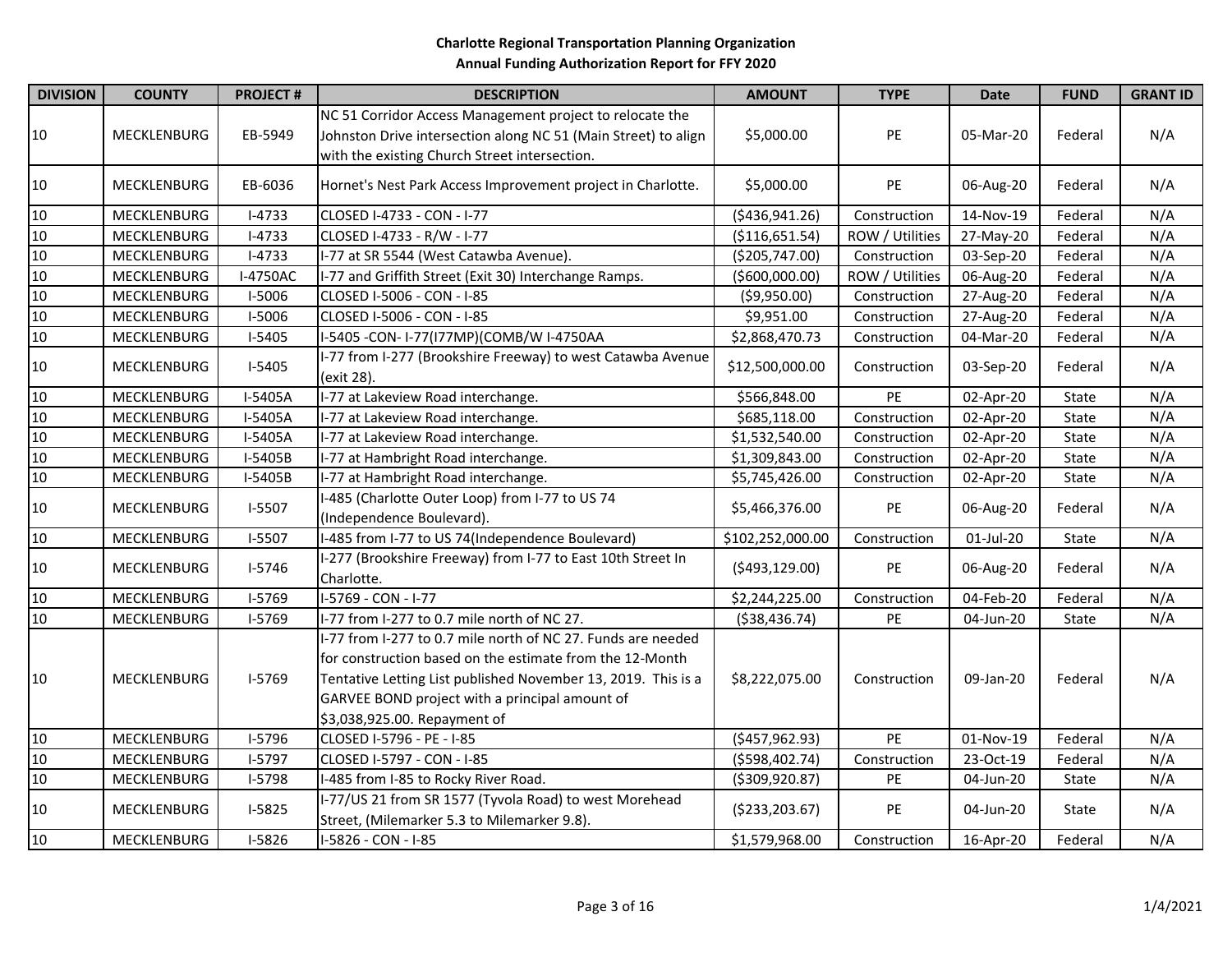| <b>DIVISION</b> | <b>COUNTY</b>      | <b>PROJECT#</b> | <b>DESCRIPTION</b>                                             | <b>AMOUNT</b>     | <b>TYPE</b>     | <b>Date</b> | <b>FUND</b> | <b>GRANT ID</b> |
|-----------------|--------------------|-----------------|----------------------------------------------------------------|-------------------|-----------------|-------------|-------------|-----------------|
| 10              | MECKLENBURG        | I-5826          | -85 from Milemarker 42.1 to Milemarker 46.3.                   | (\$292,985.99)    | PE              | 04-Jun-20   | State       | N/A             |
| 10              | MECKLENBURG        | $I-5827$        | CLOSED I-5827 - CON - I-485                                    | ( \$110, 132.02)  | Construction    | 13-May-20   | Federal     | N/A             |
| 10              | MECKLENBURG        | $I-5827$        | -485 from Idlewild Road to US 74.                              | ( \$21, 322.73)   | PE              | 02-Apr-20   | State       | N/A             |
|                 |                    |                 | -85, rehabilitate bridges 203 (I-85 Northbound) and 204 (I-85  |                   |                 |             |             |                 |
| 10              | MECKLENBURG        | I-5838          | Southbound) over Seaboard Coastline Railroad.                  | \$80,000.00       | <b>PE</b>       | 06-Feb-20   | State       | N/A             |
| 10              | MECKLENBURG        | I-5902          | I-485 from SR 1786 to NC 27.                                   | \$80,000.00       | PE              | 02-Apr-20   | State       | N/A             |
|                 |                    |                 | -485 - Mecklenburg County from milemarker 43 to                |                   |                 |             |             |                 |
|                 |                    |                 | milemarker 49. Funds are needed for construction based on      |                   |                 |             |             |                 |
| 10              | MECKLENBURG        | I-5904          | the estimate from the 12-Month Tentative Letting List          | \$3,163,933.00    | Construction    | 03-Oct-19   | Federal     | N/A             |
|                 |                    |                 | published August 16,2019. This is a GARVEE BOND project        |                   |                 |             |             |                 |
|                 |                    |                 | with \$781,000.00 of Federal Funds in F                        |                   |                 |             |             |                 |
| 10              | <b>MECKLENBURG</b> | I-5904          | I-485 from Milemarker 43 to Milemarker 49                      | ( \$561, 921.07)  | PE              | 04-Jun-20   | State       | N/A             |
| 10              | MECKLENBURG        | I-5904          | I-5904 - CON - I-485 - MECKLENBURG COUNT                       | ( \$4,945,413.00) | Construction    | 04-Feb-20   | Federal     | N/A             |
| $10\,$          | MECKLENBURG        | I-5904          | I-5904 - CON - I-485 - MECKLENBURG COUNT                       | \$1,506,179.00    | Construction    | 20-Nov-19   | Federal     | N/A             |
|                 |                    |                 | -85 from 0.2 mile west of NC 16 (Brookshire Boulevard) to I-   |                   |                 |             |             |                 |
| 10              | MECKLENBURG        | $I-5905$        | 77.                                                            | \$150,000.00      | PE              | 05-Dec-19   | State       | N/A             |
|                 |                    |                 | Pavement rehabilitation on I-85 from 0.2 mile west of NC 16    |                   |                 |             |             |                 |
| 10              | <b>MECKLENBURG</b> | $I-5905$        | (Brookshire Boulevard) to I-77.                                | (\$22,425,000.00) | Construction    | 04-Jun-20   | Federal     | N/A             |
|                 |                    |                 | Pavement rehabilitation on I-85 from 0.2 mile west of NC 16    |                   |                 |             |             |                 |
|                 |                    |                 | (Brookshire Boulevard) to I-77. Funds are needed for           |                   |                 |             |             |                 |
| 10              | <b>MECKLENBURG</b> | $I-5905$        | construction based on the estimate from the 12-Month           | \$8,865,000.00    | Construction    | 02-Apr-20   | Federal     | N/A             |
|                 |                    |                 | Tentative Letting List published February 13, 2020. This is a  |                   |                 |             |             |                 |
|                 |                    |                 | GARVEE BOND project with a                                     |                   |                 |             |             |                 |
| 10              | <b>MECKLENBURG</b> | I-5906          | -85 from I-77 to US 29/49 Connector.                           | ( \$9,662.47)     | PE              | 04-Jun-20   | State       | N/A             |
| 10              | MECKLENBURG        | I-5961          | CLOSED I-5961 - CON - I-77                                     | \$17,979.55       | Construction    | 13-Aug-20   | Federal     | N/A             |
| 10              | MECKLENBURG        | M-0414JB        | Municipal Bridge Inspections for two bridges in Cornelius.     | \$14,286.00       | PE              | 05-Mar-20   | Federal     | N/A             |
| 10              | <b>MECKLENBURG</b> | M-0414JC        | Municipal Bridge Inspections in Mint Hill. Funds are needed as | \$8,000.00        | <b>PE</b>       | 04-Jun-20   | Federal     | N/A             |
|                 |                    |                 | requested to complete three bridge inspections.                |                   |                 |             |             |                 |
| 10              | MECKLENBURG        | P-5702          | Norfolk Southern Mainline (track milepost 376).                | (59, 413.02)      | $\overline{PE}$ | 02-Apr-20   | State       | N/A             |
| 10              | MECKLENBURG        | R-2123CE        | R-2123CE - CON - I-485                                         | (\$10,976,068.00) | Construction    | 17-Jun-20   | Federal     | N/A             |
| 10              | MECKLENBURG        | R-2123CE        | R-2123CE - CON - I-485                                         | \$11,738,766.00   | Construction    | 17-Jun-20   | Federal     | N/A             |
| 10              | MECKLENBURG        | R-2248E         | <b>CHAR LOOP</b>                                               | \$1,317,333.00    | Construction    | 01-Oct-19   | Federal     | N/A             |
| $10\,$          | MECKLENBURG        | R-2248E         | <b>CHAR LOOP</b>                                               | \$4,166,667.00    | Construction    | 01-Oct-19   | Federal     | N/A             |
| 10              | MECKLENBURG        | R-2248E         | R-2248E - CON - I-485                                          | (54,708,843.00)   | Construction    | 18-Jun-20   | Federal     | N/A             |
| 10              | MECKLENBURG        | R-2248E         | R-2248E - CON - I-485                                          | \$1,177,211.00    | Construction    | 18-Jun-20   | Federal     | N/A             |
| 10              | MECKLENBURG        | R-2248E         | R-2248E - CON - I-485                                          | \$3,779,918.00    | Construction    | 18-Jun-20   | Federal     | N/A             |
| 10              | MECKLENBURG        | R-4902          | I-485 from I-77 to Rea Road (SR 3624) south of Charlotte.      | \$205,408.00      | PE              | 07-May-20   | Federal     | N/A             |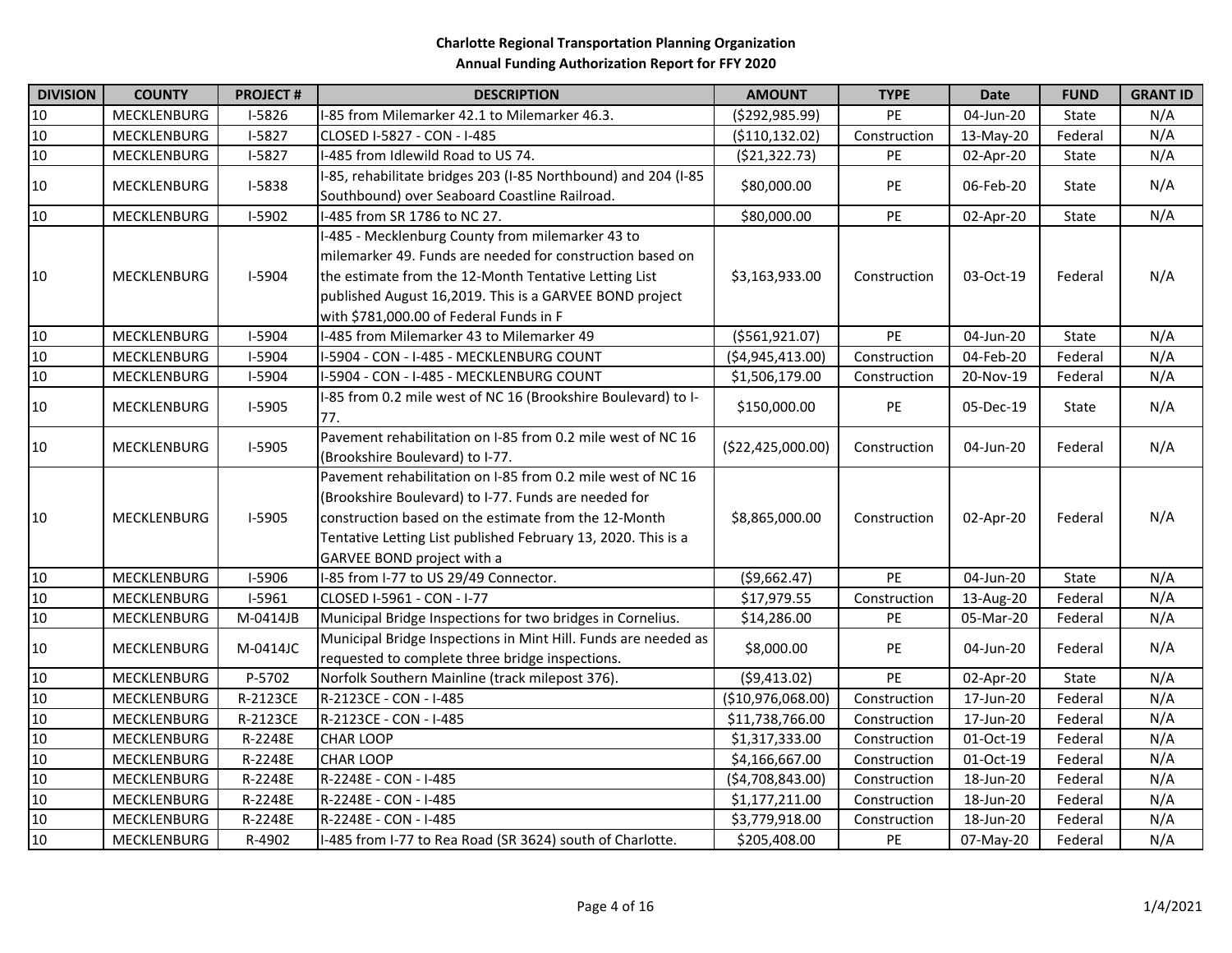| <b>DIVISION</b> | <b>COUNTY</b>      | <b>PROJECT#</b> | <b>DESCRIPTION</b>                                                                                                         | <b>AMOUNT</b>    | <b>TYPE</b>     | <b>Date</b> | <b>FUND</b> | <b>GRANT ID</b> |
|-----------------|--------------------|-----------------|----------------------------------------------------------------------------------------------------------------------------|------------------|-----------------|-------------|-------------|-----------------|
| 10              | MECKLENBURG        | R-5790JE        | CLOSED R-5790JE - CON -ADA RAMPS >5000                                                                                     | \$23,926.35      | Construction    | 19-May-20   | Federal     | N/A             |
| $10\,$          | <b>MECKLENBURG</b> | U-0209B         | Charlotte- US 74 (Independence Boulevard) from NC 24/27<br>(Albemarle Road) to Idlewild Road.                              | \$500,000.00     | ROW / Utilities | 03-Sep-20   | Federal     | N/A             |
| $10\,$          | MECKLENBURG        | U-0209B         | CLOSED U-0209B - CON - US 74                                                                                               | \$685,189.00     | Construction    | 13-Feb-20   | Federal     | N/A             |
| $10\,$          | MECKLENBURG        | U-0209B         | US74                                                                                                                       | \$205,000.00     | Construction    | 01-Oct-19   | Federal     | N/A             |
| $10\,$          | MECKLENBURG        | U-0209B         | <b>US74</b>                                                                                                                | \$5,484,000.00   | ROW / Utilities | 01-Oct-19   | Federal     | N/A             |
| $10\,$          | MECKLENBURG        | U-2509          | U-2509 - PE - US 74                                                                                                        | \$8,069,742.00   | PE              | 31-Oct-19   | Federal     | N/A             |
| 10              | MECKLENBURG        | $U-2509$        | US 74 (Independence Boulevard) from west of Idelwild Road<br>to I-485 (Charlotte Outer Loop) in Charlotte.                 | \$3,600,000.00   | PE              | 06-Aug-20   | Federal     | N/A             |
| 10              | MECKLENBURG        | U-2509A         | US 74 (Independence Boulevard) from Independence Point<br>Parkway, Northeast Parkway, Arequipa Drive and Krefeld<br>Drive. | \$750,000.00     | PE              | 05-Dec-19   | State       | N/A             |
| 10              | <b>MECKLENBURG</b> | U-4713A         | SR 3440 (McKee Road Extension) from SR 3448 (Pleasant<br>Plains Road) to SR 1009 (John Street).                            | (5998,968.00)    | ROW / Utilities | 02-Apr-20   | State       | N/A             |
| 10              | <b>MECKLENBURG</b> | U-4713A         | SR 3440 (McKee Road Extension) from SR 3448 (Pleasant<br>Plains Road) to SR 1009 (John Street).                            | ( \$760, 975.00) | ROW / Utilities | 25-Jun-20   | State       | N/A             |
| 10              | <b>MECKLENBURG</b> | U-4713A         | SR 3440 (McKee Road Extension) from SR 3448 (Pleasant<br>Plains Road) to SR 1009 (John Street).                            | (541,092.75)     | ROW / Utilities | 03-Sep-20   | State       | N/A             |
| 10              | <b>MECKLENBURG</b> | U-4713A         | SR 3440 (McKee Road Extension) from SR 3448 (Pleasant<br>Plains Road) to SR 1009 (John Street).                            | ( \$21,348.85)   | PE              | 06-Feb-20   | State       | N/A             |
| 10              | MECKLENBURG        | U-4713A         | SR 3440 (McKee Road Extension) from SR 3448 (Pleasant<br>Plains Road) to SR 1009 (John Street).                            | \$68.81          | ROW / Utilities | 01-Jul-20   | State       | N/A             |
| 10              | <b>MECKLENBURG</b> | U-4713A         | SR 3440 (McKee Road Extension) from SR 3448 (Pleasant<br>Plains Road) to SR 1009 (John Street).                            | \$190.95         | PE              | 01-Jul-20   | State       | N/A             |
| 10              | MECKLENBURG        | U-4713A         | SR 3440 (McKee Road Extension) from SR 3448 (Pleasant<br>Plains Road) to SR 1009 (John Street).                            | \$2,739.52       | ROW / Utilities | 03-Sep-20   | State       | N/A             |
| 10              | MECKLENBURG        | U-4713A         | SR 3440 (McKee Road Extension) from SR 3448 (Pleasant<br>Plains Road) to SR 1009 (John Street).                            | \$13,944.45      | PE              | 06-Feb-20   | State       | N/A             |
| 10              | <b>MECKLENBURG</b> | U-4713A         | SR 3440 (McKee Road Extension) from SR 3448 (Pleasant<br>Plains Road) to SR 1009 (John Street).                            | \$13,944.45      | PE              | 01-Jul-20   | State       | N/A             |
| 10              | MECKLENBURG        | U-4713A         | SR 3440 (McKee Road Extension) from SR 3448 (Pleasant<br>Plains Road) to SR 1009 (John Street).                            | \$45,097.12      | PE              | 01-Jul-20   | State       | N/A             |
| 10              | MECKLENBURG        | U-4713A         | SR 3440 (McKee Road Extension) from SR 3448 (Pleasant<br>Plains Road) to SR 1009 (John Street).                            | \$760,975.00     | ROW / Utilities | 25-Jun-20   | State       | N/A             |
| 10              | MECKLENBURG        | U-4713A         | SR 3440 (McKee Road Extension) from SR 3448 (Pleasant<br>Plains Road) to SR 1009 (John Street).                            | \$998,968.00     | ROW / Utilities | 02-Apr-20   | State       | N/A             |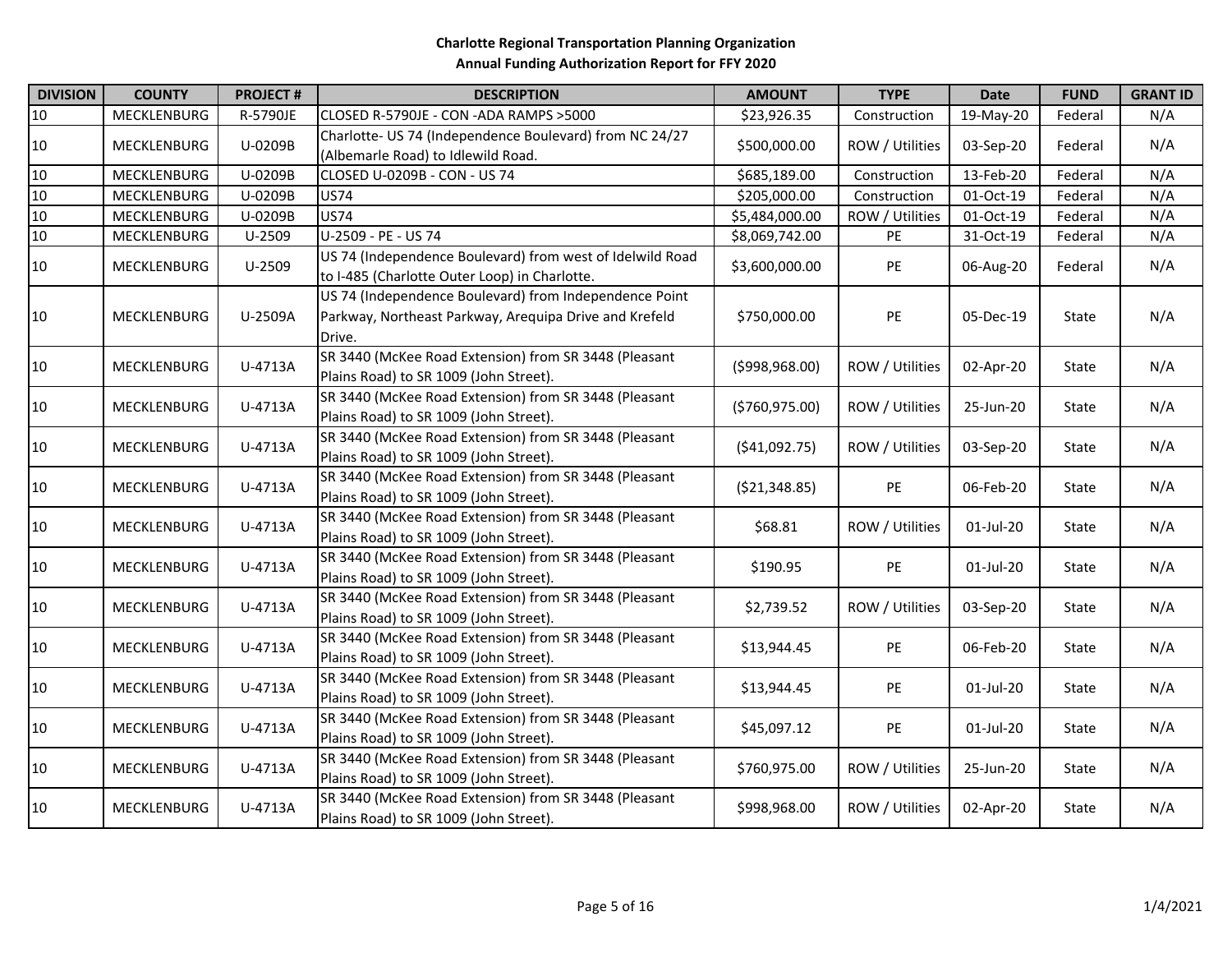| <b>DIVISION</b> | <b>COUNTY</b>      | <b>PROJECT#</b> | <b>DESCRIPTION</b>                                                                                                                                                                                                                                                            | <b>AMOUNT</b>    | <b>TYPE</b>     | <b>Date</b> | <b>FUND</b> | <b>GRANT ID</b> |
|-----------------|--------------------|-----------------|-------------------------------------------------------------------------------------------------------------------------------------------------------------------------------------------------------------------------------------------------------------------------------|------------------|-----------------|-------------|-------------|-----------------|
| 10              | MECKLENBURG        | U-4713A         | SR 3440 (McKee Road Extension) from SR 3448 (Pleasant<br>Plains Road) to SR 1009 (John Street).                                                                                                                                                                               | \$998,968.00     | ROW / Utilities | 01-Jul-20   | State       | N/A             |
| 10              | MECKLENBURG        | U-4714          | U-4714 - PE PLANNING - SR 1009                                                                                                                                                                                                                                                | \$2,866,337.52   | PE              | 04-Feb-20   | Federal     | N/A             |
| 10              | MECKLENBURG        | U-4714AC        | SR 1009 (John Street-Old Monroe Road) from east of I-485 to<br>west of Morningside Meadow Lane. Funds are needed for full<br>right of way and utilities. This is a three-year cashflow project<br>with \$501,200.00 of Federal funds in FY19, and \$4,761,400.00<br>in both F | \$5,951,750.00   | ROW / Utilities | 01-Oct-19   | Federal     | N/A             |
| 10              | MECKLENBURG        | U-4714B         | U-4714B - R/W - SR 1009                                                                                                                                                                                                                                                       | \$1,000,000.00   | ROW / Utilities | 15-Apr-20   | Federal     | N/A             |
| 10              | MECKLENBURG        | U-4950          | Mecklenburg-Union Metropolitan Planning Organization<br>(MUMPO) Planning Supplement.                                                                                                                                                                                          | \$411,861.00     | PE              | 07-May-20   | Federal     | N/A             |
| 10              | MECKLENBURG        | U-5108          | Northcross Drive Extension extend SR 2316 (Northcross Drive)<br>from just north of NC 73 (Sam Furr Road) in Huntersville to SR<br>2147 (Westmoreland Road) in Cornelius.                                                                                                      | \$960,000.00     | PE              | 06-Feb-20   | State       | N/A             |
| 10              | MECKLENBURG        | U-5108          | Northcross Drive Extension project to extend SR 2316<br>(Northcross Drive) from just north of NC 73 (Sam Furr Road) in<br>Huntersville to SR 2147 (Westmoreland Road) in Cornelius.                                                                                           | \$1,988,000.00   | ROW / Utilities | 02-Apr-20   | Federal     | N/A             |
| 10              | MECKLENBURG        | U-5108          | U-5108 - R/W - CORNELIUS - NORTHCROSS DR                                                                                                                                                                                                                                      | \$114,250.00     | ROW / Utilities | 28-Jan-20   | Federal     | N/A             |
| 10              | MECKLENBURG        | U-5108          | U-5108 - R/W - CORNELIUS - NORTHCROSS DR                                                                                                                                                                                                                                      | \$374,750.00     | ROW / Utilities | 28-Jan-20   | Federal     | N/A             |
| 10              | MECKLENBURG        | U-5114          | Intersection of US 21 and Gilead Road. Construct intersection<br>improvements, including bicycle and pedestrian<br>accommodations.                                                                                                                                            | \$520,000.00     | ROW / Utilities | 25-Jun-20   | State       | N/A             |
| 10              | MECKLENBURG        | U-5526A         | U-5526A - PE - US 74 (INDEPENDENCE BOULE                                                                                                                                                                                                                                      | \$3,845,028.20   | PE              | 14-Nov-19   | Federal     | N/A             |
| 10              | MECKLENBURG        | U-5714          | SR 5901 (Billy Graham Parkway), Morris Field Drive<br>intersection.                                                                                                                                                                                                           | ( \$313, 987.43) | PE              | 02-Apr-20   | State       | N/A             |
| 10              | MECKLENBURG        | U-5765          | NC 73 (Sam Furr Road) from SR 5544 (West Catawba Avenue)<br>to SR 2316 (Northcross Avenue).                                                                                                                                                                                   | \$750,000.00     | PE              | 06-Feb-20   | State       | N/A             |
| 10              | MECKLENBURG        | U-5767          | US 21 (Statesville Road) from Northcross Center Court to SR<br>2147 (Westmoreland Road).                                                                                                                                                                                      | ( \$500,000.00)  | ROW / Utilities | 05-Mar-20   | State       | N/A             |
| 10              | MECKLENBURG        | U-5767          | US 21 (Statesville Road) from Northcross Center Court to SR<br>2147 (Westmoreland Road).                                                                                                                                                                                      | \$0.00           | ROW / Utilities | 06-Aug-20   | State       | N/A             |
| 10              | MECKLENBURG        | U-5767          | US 21 (Statesville Road) from Northcross Center Court to SR<br>2147 (Westmoreland Road).                                                                                                                                                                                      | \$500,000.00     | ROW / Utilities | 05-Mar-20   | State       | N/A             |
| 10              | MECKLENBURG        | U-5768          | NC 49 from John Kirk Drive to I-485.                                                                                                                                                                                                                                          | \$289,000.00     | PE              | 05-Mar-20   | State       | N/A             |
| 10              | <b>MECKLENBURG</b> | U-5804B         | SR 3448 (South Trade Street) from Four Mile Creek to<br>Weddington Road.                                                                                                                                                                                                      | (\$1,398,718.00) | Construction    | 25-Jun-20   | State       | N/A             |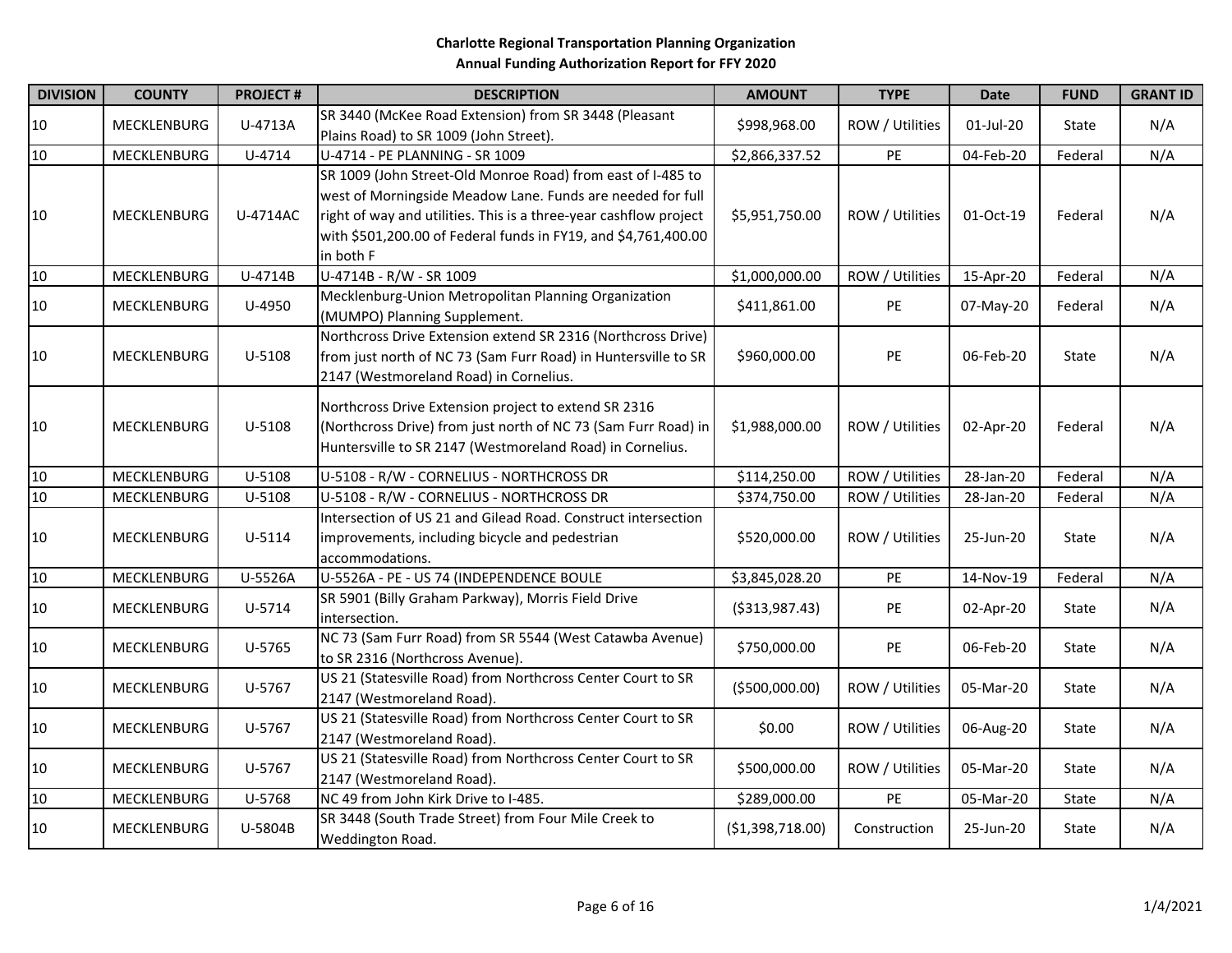| <b>DIVISION</b> | <b>COUNTY</b>      | <b>PROJECT#</b> | <b>DESCRIPTION</b>                                                                                                                            | <b>AMOUNT</b>    | <b>TYPE</b>     | <b>Date</b> | <b>FUND</b> | <b>GRANT ID</b> |
|-----------------|--------------------|-----------------|-----------------------------------------------------------------------------------------------------------------------------------------------|------------------|-----------------|-------------|-------------|-----------------|
| $10\,$          | MECKLENBURG        | U-5804B         | SR 3448 (South Trade Street) from Four Mile Creek to<br>Weddington Road.                                                                      | \$93,247.87      | Construction    | 25-Jun-20   | State       | N/A             |
| $10\,$          | <b>MECKLENBURG</b> | U-5804B         | SR 3448 (South Trade Street) from Four Mile Creek to<br>Weddington Road.                                                                      | \$93,247.87      | Construction    | 01-Jul-20   | State       | N/A             |
| $10\,$          | MECKLENBURG        | U-5804B         | SR 3448 (South Trade Street) from Four Mile Creek to<br>Weddington Road.                                                                      | ( \$265,028.05)  | Construction    | 03-Sep-20   | State       | N/A             |
| $10\,$          | MECKLENBURG        | U-5804B         | SR 3448 (South Trade Street) from Four Mile Creek to<br>Weddington Road.                                                                      | \$265,028.05     | Construction    | 03-Sep-20   | State       | N/A             |
| $10\,$          | <b>MECKLENBURG</b> | U-5804B         | SR 3448 (South Trade Street) from Four Mile Creek to<br>Weddington Road.                                                                      | \$595,000.00     | Construction    | 06-Aug-20   | State       | N/A             |
| $10\,$          | MECKLENBURG        | U-5805          | Intersection of SR 1009 (Monroe Road) and Rama<br>Road/Idlewild Road.                                                                         | \$750,000.00     | ROW / Utilities | 03-Oct-19   | State       | N/A             |
| 10              | MECKLENBURG        | U-5873          | Intersection of NC 115 and Potts Street.                                                                                                      | \$100,000.00     | PE              | 06-Feb-20   | State       | N/A             |
| $10\,$          | MECKLENBURG        | U-5873          | Intersection of NC 115 and Potts Street.                                                                                                      | \$1,700,000.00   | ROW / Utilities | 06-Feb-20   | State       | N/A             |
| 10              | <b>MECKLENBURG</b> | U-5874          | U-5874 - R/W - NORTH UNIVERSITY RESEARC                                                                                                       | (59,929.00)      | ROW / Utilities | 24-Jul-20   | Federal     | N/A             |
| $10\,$          | MECKLENBURG        | U-5905A         | SR 2112 (Lakeview Road) from Reames Road to NC 115.                                                                                           | \$193,750.00     | Construction    | 02-Apr-20   | Federal     | N/A             |
| $10\,$          | MECKLENBURG        | U-5905A         | SR 2112 (Lakeview Road) from Reames Road to NC 115.                                                                                           | \$8,466,854.00   | Construction    | 02-Apr-20   | State       | N/A             |
| $10\,$          | MECKLENBURG        | U-5905B         | Improve intersection of SR 2112 (Lakeview Road)/NC 24<br>(Harris Boulevard) and SR 2112 (Lakeview Road)/US 21<br>(Statesville Road).          | \$275,000.00     | Construction    | 04-Jun-20   | State       | N/A             |
| 10              | MECKLENBURG        | U-5905B         | Improve intersection of SR 2112 (Lakeview Road)/NC 24<br>(Harris Boulevard) and SR 2112 (Lakeview Road)/US 21<br>(Statesville Road).          | \$2,684,500.00   | Construction    | 02-Apr-20   | State       | N/A             |
| 10              | MECKLENBURG        | U-5905B         | SR 2112 (Lakeview Road) and NC 24 (Harris Boulevard) and sR<br>2112 (Lakeview Road) at US 21 (Statesville Road) in Charlotte.                 | \$1,577,500.00   | Construction    | 02-Apr-20   | Federal     | N/A             |
| $10\,$          | MECKLENBURG        | U-5905B         | SR 2112 (Lakeview Road) at NC 24 (Harris Boulevard), and SR<br>2112 (Lakeview Road) at US 21 (Statesville Road) in Charlotte.                 | (\$1,375,000.00) | Construction    | 04-Jun-20   | Federal     | N/A             |
| $10\,$          | MECKLENBURG        | U-5906          | Intersection improvements. SR 2195 (Torrence Chapel Road)<br>and SR 5544 (West Catawba Avenue) in Cornelius.                                  | \$849,000.00     | PE              | 06-Feb-20   | State       | N/A             |
| $10\,$          | MECKLENBURG        | U-5906          | Intersection improvements. SR 2195 (Torrence Chapel Road)<br>and SR 5544 (West Catawba Avenue) in Cornelius.                                  | \$1,153,000.00   | ROW / Utilities | 06-Feb-20   | State       | N/A             |
| $10\,$          | MECKLENBURG        | U-5907          | Potts-Sloan-Beatty Connector in Davidson.                                                                                                     | \$140,000.00     | PE              | 06-Aug-20   | State       | N/A             |
| $10\,$          | <b>MECKLENBURG</b> | U-5908          | Main Street from NC 115 (Old Statesville Road) / SR 2004<br>(Mount Holly-Huntersville Road) to south of Ramah Church<br>Road in Huntersville. | \$1,650,000.00   | ROW / Utilities | 04-Jun-20   | Federal     | N/A             |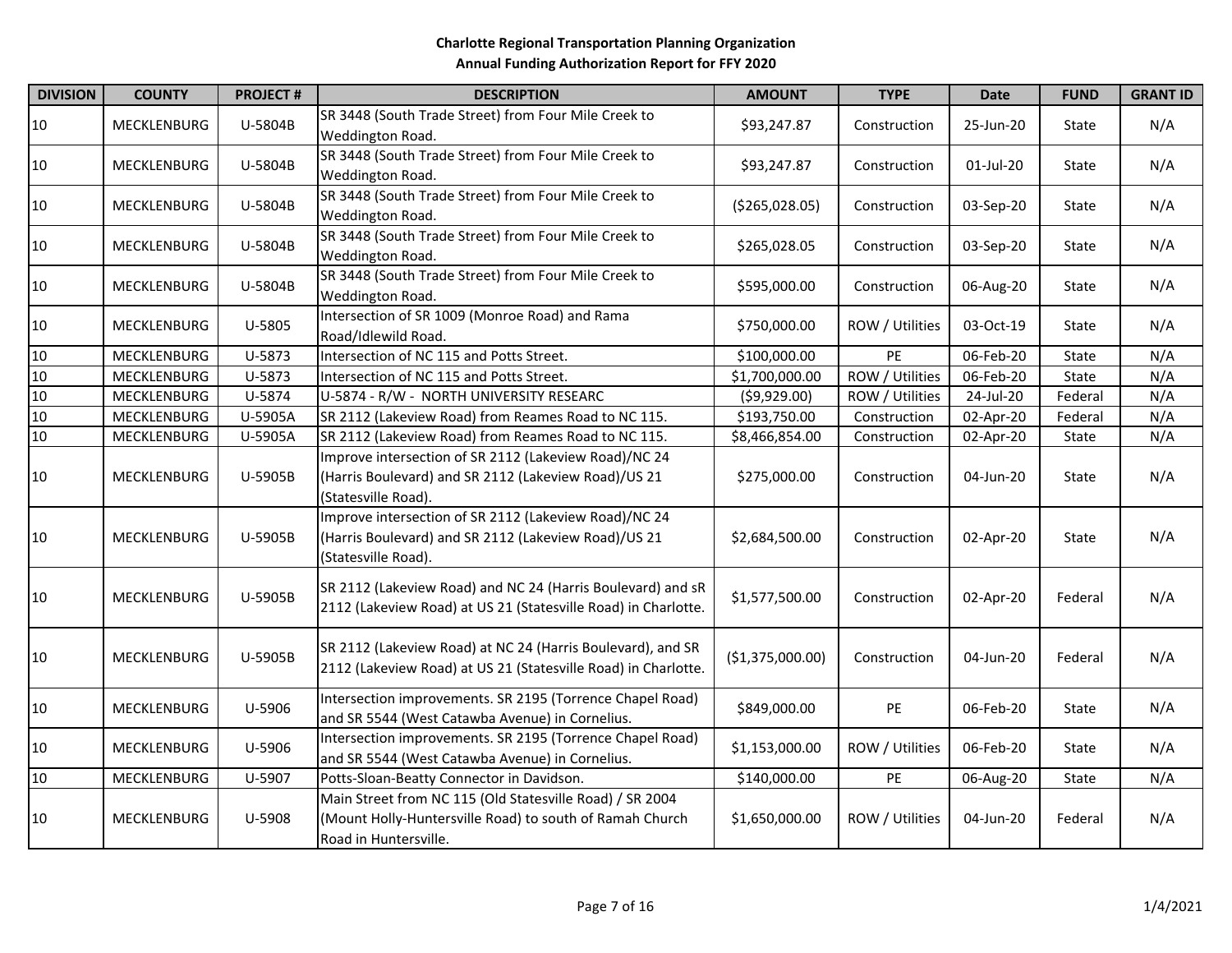| <b>DIVISION</b> | <b>COUNTY</b>                   | <b>PROJECT#</b> | <b>DESCRIPTION</b>                                                                                                                                                                                                                                                         | <b>AMOUNT</b>     | <b>TYPE</b>     | Date      | <b>FUND</b> | <b>GRANT ID</b> |
|-----------------|---------------------------------|-----------------|----------------------------------------------------------------------------------------------------------------------------------------------------------------------------------------------------------------------------------------------------------------------------|-------------------|-----------------|-----------|-------------|-----------------|
| 10              | <b>MECKLENBURG</b>              | U-6069          | US 21 (Statesville Road) from NC 24 (Harris Boulevard) to SR<br>2136 (Gilead Road).                                                                                                                                                                                        | (\$1,489,188.78)  | PE              | 04-Jun-20 | State       | N/A             |
| 10              | <b>MECKLENBURG</b>              | U-6084          | NC 16 (Brookshire Boulevard) at SR 2004 (Mount Holly<br>Huntersville Road).                                                                                                                                                                                                | \$466,666.68      | Construction    | 01-Jul-20 | State       | N/A             |
| 10              | MECKLENBURG                     | $U - 6106$      | SR 2136 (Gilead Road) from SR 2120 (McCoy Road) to<br>Wynfield Creek Parkway in Huntersville.                                                                                                                                                                              | \$5,000.00        | PE              | 06-Aug-20 | Federal     | N/A             |
| 10              | <b>MECKLENBURG</b>              | W-5601FK        | SR 2802 (Rocky River Road) at SR 2826 (Hood Road) and SR<br>2827 (Back Creek Church Road).                                                                                                                                                                                 | \$22,000.00       | PE              | 03-Oct-19 | Federal     | N/A             |
| 10              | MECKLENBURG                     | W-5601FK        | SR 2802 (Rocky River Road) at SR 2826 (Hood Road) and SR<br>2827 (Back Creek Church Road).                                                                                                                                                                                 | \$151,000.00      | ROW / Utilities | 03-Oct-19 | Federal     | N/A             |
| 10              | MECKLENBURG                     | W-5601FL        | CLOSED W-5601FL - CON- I-77 / US 21 SOUT                                                                                                                                                                                                                                   | \$48,038.78       | Construction    | 13-May-20 | Federal     | N/A             |
| 10              | MECKLENBURG                     | W-5710F         | CLOSED W-5710F-CON-SR 3624(REA ROAD)                                                                                                                                                                                                                                       | ( \$15,966.81)    | Construction    | 04-Nov-19 | Federal     | N/A             |
| $10\,$          | MECKLENBURG                     | W-5710GA        | CLOSED W-5710GA - CON - US 52                                                                                                                                                                                                                                              | ( \$28,456.69)    | Construction    | 06-Feb-20 | Federal     | N/A             |
| 10              | MECKLENBURG                     | W-5710V         | W-5710V - PE - SR 1102 (YOUNGBLOOD ROAD)                                                                                                                                                                                                                                   | ( \$90,000.00)    | PE              | 04-Nov-19 | Federal     | N/A             |
| 10              | MECKLENBURG                     | W-5710V         | W-5710V - PE - SR 1102 (YOUNGBLOOD ROAD)                                                                                                                                                                                                                                   | \$10,516.00       | PE              | 09-Oct-19 | Federal     | N/A             |
| 10              | <b>MECKLENBURG</b>              | W-5710X         | SR 2042 (Oakdale Road), SR 2108 (Sunset Boulevard), SR 2025<br>(Miranda Road), and SR 2040 (Lawing Road) near Charlotte.                                                                                                                                                   | \$503,750.00      | PE              | 03-Oct-19 | Federal     | N/A             |
| 10              | <b>MECKLENBURG</b>              | W-5710X         | SR 2042 (Oakdale Road), SR 2108 (Sunset Boulevard), SR 2025<br>(Miranda Road), and SR 2040 (Lawing Road) near Charlotte.                                                                                                                                                   | \$1,261,687.00    | ROW / Utilities | 03-Oct-19 | Federal     | N/A             |
| $10\,$          | MECKLENBURG                     | Z-5400JF        | CLOSED Z-5400JF - CON - CHARLOTTE                                                                                                                                                                                                                                          | ( \$40,641.00)    | Construction    | 16-Mar-20 | Federal     | N/A             |
| 10              | MECKLENBURG                     | Z-5400JJ        | Industrial Drive at Northern Southern Crossing #716092V in<br>Pineville.                                                                                                                                                                                                   | (\$117,990.00)    | Construction    | 02-Apr-20 | Federal     | N/A             |
| 10              | MECKLENBURG                     | Z-5400JL        | BROOKFORD STREET AT NS CROSSING 716 073R<br>INSTALL HIGHWAY-RAILWAY GRADE CROSSING FLASHERS                                                                                                                                                                                | ( \$83,569.00)    | Construction    | 16-Mar-20 | Federal     | N/A             |
| 10              | MECKLENBURG                     | Z-5400JL        | CLOSED Z-5400JL - CON - CHARLOTTE - BROO                                                                                                                                                                                                                                   | ( \$83,569.00)    | Construction    | 23-Mar-20 | Federal     | N/A             |
| 10              | MECKLENBURG,                    | C-5538          | Charlotte-Intersection of Tuckaseegee/Berryhill/Thrift Roads.                                                                                                                                                                                                              | \$3,275,500.00    | Construction    | 07-Nov-19 | Federal     | N/A             |
| 10              | MECKLENBURG,<br><b>CABARRUS</b> | I-3803B         | -85 from south of SR 2894 (Speedway-Concord Mills<br>Boulevard) in Mecklenburg County to NC 73 in Cabarrus<br>County, 6.800 miles.                                                                                                                                         | ( \$2,301,844.00) | Construction    | 01-Oct-19 | Federal     | N/A             |
| $10\,$          | MECKLENBURG,<br><b>CABARRUS</b> | $I-5826$        | -85 from US 29 / NC 49 (Milemarker 42.05) to north of NC 73<br>(Milemarker 55.97) in Mecklenburg County. Funds are needed<br>for construction based on the estimate from the 12-Month<br>Tentative Letting List published January 17, 2020. This is a<br>GARVEE BOND proje | \$4,038,333.00    | Construction    | 05-Mar-20 | Federal     | N/A             |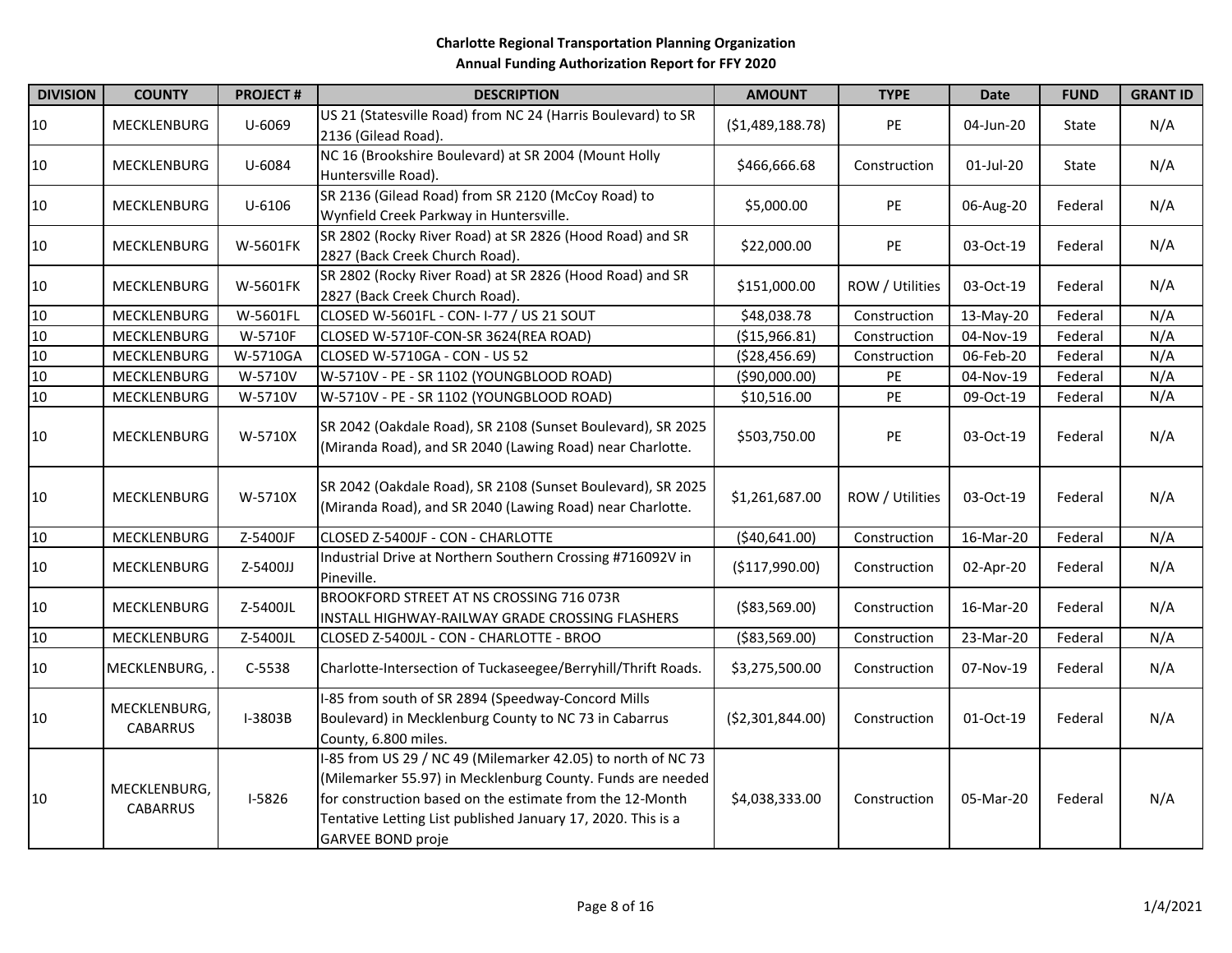| <b>DIVISION</b> | <b>COUNTY</b> | <b>PROJECT#</b> | <b>DESCRIPTION</b>                                                                                                                                                                                                                              | <b>AMOUNT</b>    | <b>TYPE</b>     | <b>Date</b> | <b>FUND</b> | <b>GRANT ID</b> |
|-----------------|---------------|-----------------|-------------------------------------------------------------------------------------------------------------------------------------------------------------------------------------------------------------------------------------------------|------------------|-----------------|-------------|-------------|-----------------|
| 10              | <b>UNION</b>  | B-5370          | CLOSED B-5370 - PE - BRIDGE 444                                                                                                                                                                                                                 | \$280,023.41     | PE              | 03-Feb-20   | Federal     | N/A             |
| 10              | <b>UNION</b>  | B-5371          | Replace Bridge #71 over Clear Creek on US 601 (Concord<br>Highway).                                                                                                                                                                             | \$451,190.00     | PE              | 02-Apr-20   | Federal     | N/A             |
| 10              | <b>UNION</b>  | B-5374          | CLOSED B-5374 - CON - BRIDGE 448                                                                                                                                                                                                                | (\$26,720.06)    | Construction    | 29-Jul-20   | Federal     | N/A             |
| 10              | <b>UNION</b>  | B-5374          | CLOSED B-5374 - ROW - BRIDGE 448                                                                                                                                                                                                                | ( \$63,019.42)   | ROW / Utilities | 11-Jun-20   | Federal     | N/A             |
| 10              | <b>UNION</b>  | B-5374          | CLOSED B-5374 - PE - BRIDGE 448                                                                                                                                                                                                                 | (59, 799.33)     | PE              | 21-May-20   | Federal     | N/A             |
| 10              | <b>UNION</b>  | B-5801          | CLOSED B-5801 - CON - BRIDGE 163                                                                                                                                                                                                                | ( \$198, 260.52) | Construction    | 04-Nov-19   | Federal     | N/A             |
| 10              | <b>UNION</b>  | B-5801          | CLOSED B-5801 - PE - BRIDGE 163                                                                                                                                                                                                                 | \$47,054.21      | PE              | 04-Nov-19   | Federal     | N/A             |
| 10              | <b>UNION</b>  | B-5801          | CLOSED B-5801 - R/W - BRIDGE 163                                                                                                                                                                                                                | (\$163,112.89)   | ROW / Utilities | 04-Nov-19   | Federal     | N/A             |
| 10              | <b>UNION</b>  | EB-5723         | Indian Trail Multi-Use Pathway along US 74 from SR 1520<br>(Indian Trail Fairview Road) to SR 1367 (Unionville Indian Trail<br>Road), and the South Fork Crooked Creek Greenway from SR<br>1367 (Unionville Indian Trail Road) to Oakwood Lane. | \$1,046,250.00   | PE              | 03-Oct-19   | Federal     | N/A             |
| 10              | <b>UNION</b>  | EB-5950         | Kensington Drive Corridor Improvements from NC 16 to<br>Sunset Hill Road in Waxhaw.                                                                                                                                                             | \$10,000.00      | PE              | 09-Jan-20   | Federal     | N/A             |
| 10              | <b>UNION</b>  | ER-2971         | CLOSED Div 10 Sidewalk Marshville White                                                                                                                                                                                                         | ( \$43,410.00)   | Construction    | 13-Aug-20   | Federal     | N/A             |
| 10              | <b>UNION</b>  | ER-2971         | CLOSED Div 10 Sidewalk Marshville White                                                                                                                                                                                                         | \$46,874.00      | Construction    | 16-Jul-20   | Federal     | N/A             |
| 10              | <b>UNION</b>  | P-5602K         | Waxhaw grade separation on CSX SG line from NC 16 to NC 75<br>on west side of Waxhaw with Helms Street and Rehobeth<br>Road study.                                                                                                              | (\$105,851.91)   | PE              | 02-Apr-20   | State       | N/A             |
| 10              | <b>UNION</b>  | P-5704          | CSX SF Line, Milepost 311.8 to Milepost 316.9. 10,000 feet<br>track siding extension at Stouts in Union County.                                                                                                                                 | ( \$284,417.67)  | PE              | 04-Jun-20   | State       | N/A             |
| 10              | <b>UNION</b>  | P-5749          | CSX SF Rail Line.                                                                                                                                                                                                                               | (\$1,529,844.40) | PE              | 04-Jun-20   | State       | N/A             |
| 10              | <b>UNION</b>  | R-3329          | CLOSED R-3329 - PE - US 74 BYPASS                                                                                                                                                                                                               | \$10,061.74      | PE              | 21-Nov-19   | Federal     | N/A             |
| 10              | <b>UNION</b>  | U-5703          | US 74 (Roosevelt Boulevard and SR 1514 (Rocky River Road).                                                                                                                                                                                      | \$100,000.00     | PE              | 07-Nov-19   | Federal     | N/A             |
| 10              | <b>UNION</b>  | U-5764          | US 74 from Hanover Drive to SR 1007 (Rocky River Road).                                                                                                                                                                                         | \$295,000.00     | PE              | 06-Aug-20   | State       | N/A             |
| 10              | <b>UNION</b>  | U-5769A         | NC 16 (Providence Road South) from SR 1316 (Rea Road<br>Extension) to SR 1321 (Cuthbertson Road) in Weddington.                                                                                                                                 | \$200,000.00     | ROW / Utilities | 03-Oct-19   | State       | N/A             |
| 10              | <b>UNION</b>  | $U - 6031$      | SR 1009 (Charlotte Avenue) from Seymour Street to NC 200<br>(Dickerson Boulevard).                                                                                                                                                              | \$340,000.00     | PE              | 25-Jun-20   | State       | N/A             |
| 10              | <b>UNION</b>  | U-6087          | U-6087 - CON - UNION COUNTY                                                                                                                                                                                                                     | \$322,000.00     | Construction    | 14-Jan-20   | Federal     | N/A             |
| 10              | <b>UNION</b>  | U-6087          | U-6087 - PE - UNION COUNTY                                                                                                                                                                                                                      | \$45,000.00      | PE              | 18-Aug-20   | Federal     | N/A             |
| 10              | <b>UNION</b>  | U-6088          | SR 1315 (New Town Road) at SR 1312 (Marvin Road) near<br>Marvin.                                                                                                                                                                                | \$75,000.00      | PE              | 06-Aug-20   | Federal     | N/A             |
| 10              | <b>UNION</b>  | U-6088          | U-6088 - CON - UNION COUNTY                                                                                                                                                                                                                     | (\$205,000.00)   | Construction    | 23-Apr-20   | Federal     | N/A             |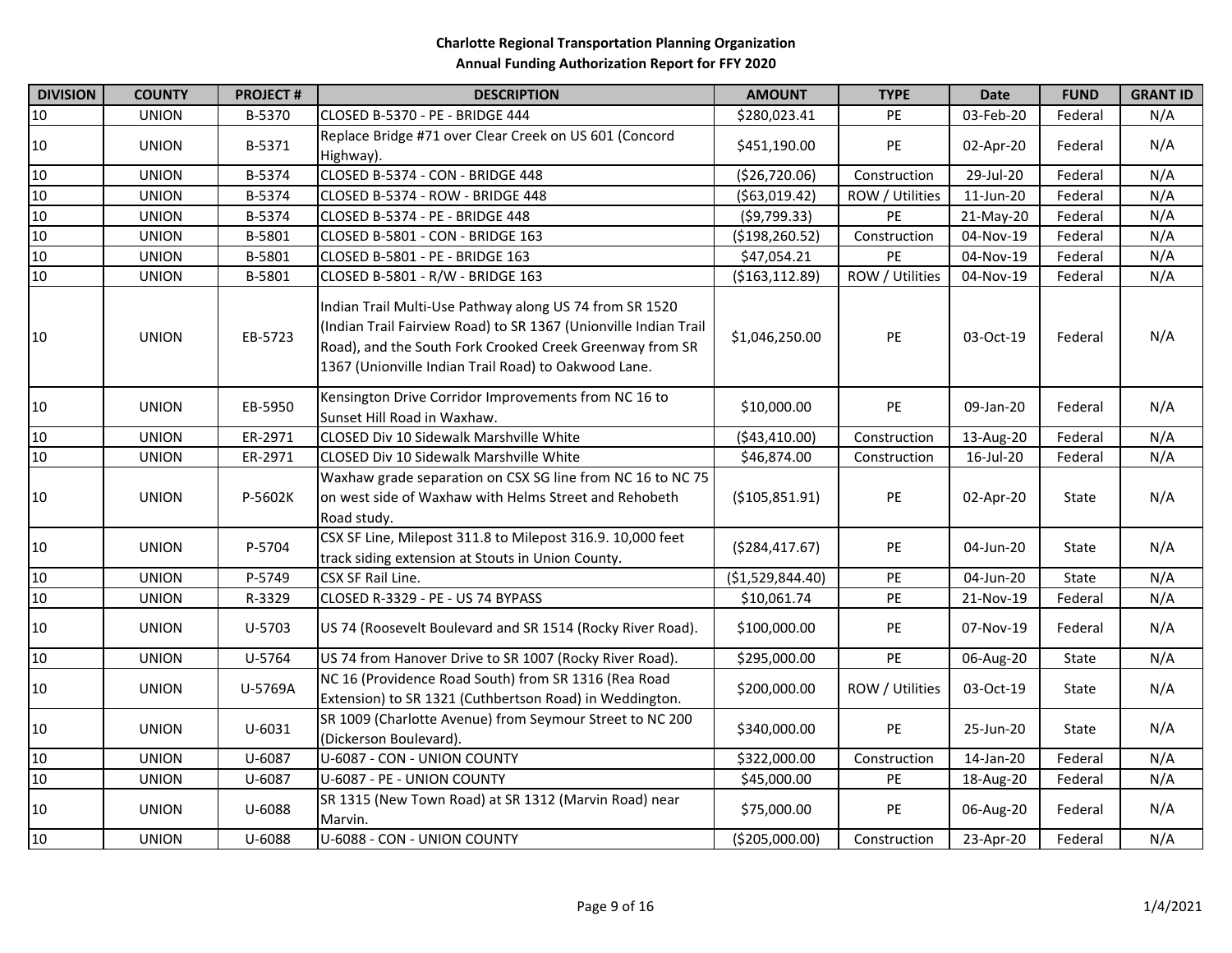| <b>DIVISION</b> | <b>COUNTY</b> | <b>PROJECT#</b> | <b>DESCRIPTION</b>                                                                                                                           | <b>AMOUNT</b>  | <b>TYPE</b>     | <b>Date</b> | <b>FUND</b> | <b>GRANT ID</b> |
|-----------------|---------------|-----------------|----------------------------------------------------------------------------------------------------------------------------------------------|----------------|-----------------|-------------|-------------|-----------------|
| $10\,$          | <b>UNION</b>  | U-6090          | U-6090 - PE - UNION COUNTY                                                                                                                   | \$123,000.00   | PE              | 14-Jan-20   | Federal     | N/A             |
| 10              | <b>UNION</b>  | U-6090          | U-6090 - ROW - UNION COUNTY                                                                                                                  | (\$14,500.00)  | ROW / Utilities | 31-Aug-20   | Federal     | N/A             |
| $10\,$          | <b>UNION</b>  | U-6090          | U-6090 - ROW - UNION COUNTY                                                                                                                  | \$14,150.00    | ROW / Utilities | 18-Aug-20   | Federal     | N/A             |
| 10              | <b>UNION</b>  | U-6091          | SR 1344 (Matthews Weddington Road) at SR 1362 (Chestnut<br>Lane) near Stallings.                                                             | \$375,000.00   | PE              | 02-Apr-20   | Federal     | N/A             |
| 10              | <b>UNION</b>  | U-6091          | SR 1344 (Matthews Weddington Road) at SR 1362 (Chestnut<br>Lane) near Stallings.                                                             | \$450,000.00   | ROW / Utilities | 02-Apr-20   | Federal     | N/A             |
| 10              | <b>UNION</b>  | U-6091          | SR 1344 (Matthews Weddington Road) at SR 1362 (Chestnut<br>Lane) near Stallings.                                                             | \$1,896,250.00 | Construction    | 02-Apr-20   | Federal     | N/A             |
| 10              | <b>UNION</b>  | U-6091          | U-6091 - CON - UNION COUNTY                                                                                                                  | \$36,750.00    | Construction    | 06-Apr-20   | Federal     | N/A             |
| $10\,$          | <b>UNION</b>  | U-6091          | U-6091 - CON - UNION COUNTY                                                                                                                  | \$178,248.65   | Construction    | 08-Apr-20   | Federal     | N/A             |
| $10\,$          | <b>UNION</b>  | U-6091          | U-6091 - CON - UNION COUNTY                                                                                                                  | \$351,000.00   | Construction    | 09-Mar-20   | Federal     | N/A             |
| 10              | <b>UNION</b>  | U-6091          | U-6091 - CON - UNION COUNTY                                                                                                                  | \$1,596,747.00 | Construction    | 15-Apr-20   | Federal     | N/A             |
| 10              | <b>UNION</b>  | W-5520          | US 74 (Monroe Expressway) from west of SR 1520 (Indian Trail<br>Fairview Road) to east of SR 1515 (Sardis Church Road) near<br>Indian Trail. | \$405,000.00   | Construction    | 05-Mar-20   | Federal     | N/A             |
| 10              | <b>UNION</b>  | W-5601BH        | CLOSED W-5601BH - CON - SR 1008 (WAXHAW                                                                                                      | ( \$32,591.91) | Construction    | 12-Dec-19   | Federal     | N/A             |
| 10              | <b>UNION</b>  | W-5601BH        | CLOSED W-5601BH - R/W - SR 1008 (WAXHAW                                                                                                      | \$28,142.82    | ROW / Utilities | 12-Dec-19   | Federal     | N/A             |
| $10\,$          | <b>UNION</b>  | W-5601DK        | CLOSED W-5601DK - R/W - SR 1315 (NEW TOW                                                                                                     | \$26,701.88    | ROW / Utilities | 16-Apr-20   | Federal     | N/A             |
| 10              | <b>UNION</b>  | W-5601DK        | SR 1315 (New Town Road) at SR 2948 (Marvine School Raod)<br>and SR 1307 (Waxhaw Marvin Road) in Marvin.                                      | \$213,979.00   | Construction    | 06-Aug-20   | Federal     | N/A             |
| 10              | <b>UNION</b>  | W-5710B         | CLOSED W-5710B - CON - US 74                                                                                                                 | \$52,772.27    | Construction    | 02-Dec-19   | Federal     | N/A             |
| 10              | <b>UNION</b>  | W-5710B         | CLOSED W-5710B - PE - US74                                                                                                                   | (\$15,785.09)  | <b>PE</b>       | 05-Dec-19   | Federal     | N/A             |
| $10\,$          | <b>UNION</b>  | W-5710H         | CLOSED W-5710H - ROW - NC 218                                                                                                                | ( \$10,930.98) | ROW / Utilities | 13-Apr-20   | Federal     | N/A             |
| 10              | <b>UNION</b>  | W-5710J         | SR 1004 (Lawyers Road) and SR 1525 (Mill Grove Road) near<br>Hemby Bridge.                                                                   | \$57,000.00    | ROW / Utilities | 04-Jun-20   | Federal     | N/A             |
| 10              | <b>UNION</b>  | W-5710J         | SR 1004 (Lawyers Road) and SR 1525 (Mill Grove Road) near<br>Hemby Bridge.                                                                   | \$75,000.00    | ROW / Utilities | 05-Dec-19   | Federal     | N/A             |
| 10              | <b>UNION</b>  | W-5710Q         | NC 205 at NC 218 in New Salem.                                                                                                               | \$124,000.00   | ROW / Utilities | 07-May-20   | Federal     | N/A             |
| 10              | <b>UNION</b>  | W-5710Q         | NC 205 at NC 218 in New Salem.                                                                                                               | \$400,800.00   | Construction    | 07-May-20   | Federal     | N/A             |
| 10              | <b>UNION</b>  | W-5710Z         | NC 200 (Lancaster Highway) at NC 522 / SR 1007 (South Rocky<br>River Road) and SR 1146 (Parkwood School Road).                               | (\$157,000.00) | PE              | 07-May-20   | Federal     | N/A             |
| 10              | <b>UNION</b>  | W-5710Z         | NC 200 (Lancaster Highway) at NC 522 / SR 1007 (South Rocky<br>River Road) and SR 1146 (Parkwood School Road).                               | ( \$30,000.00) | ROW / Utilities | 07-May-20   | Federal     | N/A             |
| 10              | <b>UNION</b>  | W-5710Z         | NC 200 (Lancaster Highway) at NC 522 / SR 1007 (South Rocky<br>River Road) and SR 1146 (Parkwood School Road).                               | \$30,000.00    | ROW / Utilities | 02-Apr-20   | Federal     | N/A             |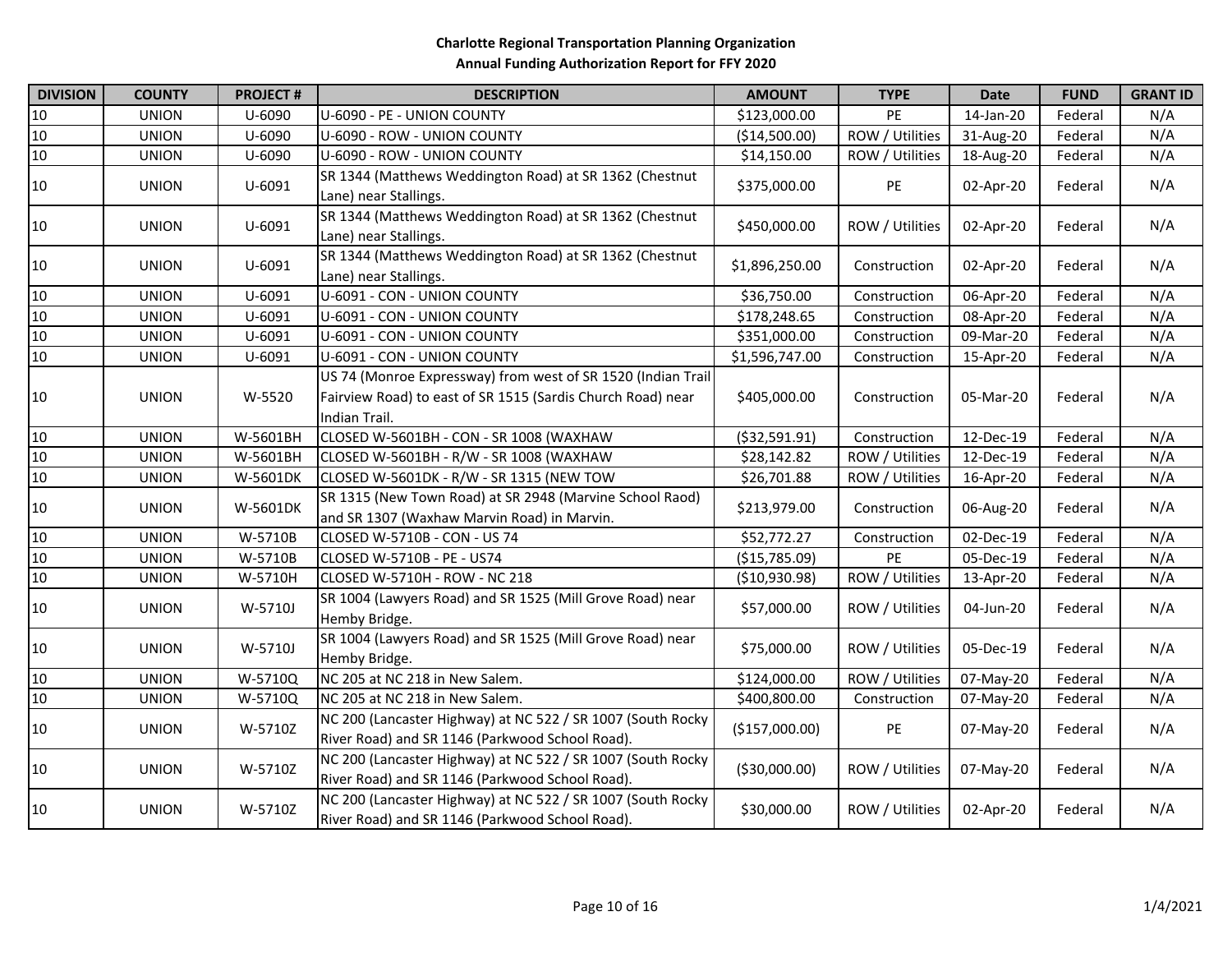| <b>DIVISION</b> | <b>COUNTY</b>         | <b>PROJECT#</b> | <b>DESCRIPTION</b>                                                                                                                                                                                                        | <b>AMOUNT</b>     | <b>TYPE</b>     | <b>Date</b> | <b>FUND</b> | <b>GRANT ID</b> |
|-----------------|-----------------------|-----------------|---------------------------------------------------------------------------------------------------------------------------------------------------------------------------------------------------------------------------|-------------------|-----------------|-------------|-------------|-----------------|
| 10              | <b>UNION</b>          | W-5710Z         | NC 200 (Lancaster Highway) at NC 522 / SR 1007 (South Rocky<br>River Road) and SR 1146 (Parkwood School Road).                                                                                                            | \$35,000.00       | ROW / Utilities | 07-May-20   | Federal     | N/A             |
| 10              | <b>UNION</b>          | W-5710Z         | NC 200 (Lancaster Highway) at NC 522 / SR 1007 (South Rocky<br>River Road) and SR 1146 (Parkwood School Road).                                                                                                            | \$195,000.00      | <b>PE</b>       | 07-May-20   | Federal     | N/A             |
| $10\,$          | <b>UNION</b>          | Z-5700JB        | CLOSED Z-5700JB - CON - SECREST AVENUE                                                                                                                                                                                    | (\$11,492.82)     | Construction    | 14-Apr-20   | Federal     | N/A             |
| 10              | <b>UNION</b>          | Z-5700JB        | CLOSED Z-5700JB - PE - SECREST AVENUE                                                                                                                                                                                     | ( \$8,588.92)     | PE              | 13-Apr-20   | Federal     | N/A             |
| 10              | <b>UNION</b>          | Z-5700JB        | Railway-Highway Grade Crossing Safety Project at Secrest<br>Avenue and CSX Crossing #631 578J in Monroe.                                                                                                                  | (\$134,984.00)    | Construction    | 25-Jun-20   | Federal     | N/A             |
| 10              | <b>UNION</b>          | W-5710Z         | NC 200 (Lancaster Highway) at NC 522 / SR 1007 (South Rocky<br>River Road) and SR 1146 (Parkwood School Road).                                                                                                            | \$157,000.00      | PE              | 02-Apr-20   | Federal     | N/A             |
| 10              | UNION,<br>MECKLENBURG | R-3329          | <b>US74</b>                                                                                                                                                                                                               | \$5,484,000.00    | Construction    | 01-Oct-19   | Federal     | N/A             |
| 12              | <b>IREDELL</b>        | B-4766          | CLOSED B-4766 - PE - BRIDGE 69                                                                                                                                                                                            | \$267,126.24      | PE              | 04-Feb-20   | Federal     | N/A             |
| 12              | <b>IREDELL</b>        | B-5142          | CLOSED B-5142 - R/W- BRIDGE 57                                                                                                                                                                                            | \$52,755.09       | ROW / Utilities | 20-Feb-20   | Federal     | N/A             |
| 12              | <b>IREDELL</b>        | B-5142          | CLOSED B-5142 - R/W- BRIDGE 57                                                                                                                                                                                            | \$90,454.65       | ROW / Utilities | 13-Apr-20   | Federal     | N/A             |
| 12              | <b>IREDELL</b>        | B-5142          | Replace Bridge #57 over Cornelius Creek on SR 1302<br>(Cornelius Road).                                                                                                                                                   | \$592,547.00      | PE              | 02-Apr-20   | Federal     | N/A             |
| 12              | <b>IREDELL</b>        | B-5846          | CLOSED B-5846 - PE - BRIDGE 189                                                                                                                                                                                           | (\$80,000.01)     | PE              | 29-Jun-20   | Federal     | N/A             |
| 12              | <b>IREDELL</b>        | B-5846          | CLOSED B-5846 - PE - BRIDGE 189                                                                                                                                                                                           | \$94,620.76       | PE              | 21-Apr-20   | Federal     | N/A             |
| 12              | <b>IREDELL</b>        | B-5846          | Replace bridge 189 over South Yadkin River on SR 1892<br>(Jennings Road).                                                                                                                                                 | \$10,000.00       | PE              | 07-May-20   | State       | N/A             |
| 12              | <b>IREDELL</b>        | <b>BD-5112R</b> | BD-5112R - R/W - BRIDGE 323                                                                                                                                                                                               | \$27,653.96       | ROW / Utilities | 23-Mar-20   | Federal     | N/A             |
| 12              | <b>IREDELL</b>        | BD-5112R        | CLOSED BD-5112R - PE - BRIDGE 323                                                                                                                                                                                         | \$40,050.35       | PE              | 23-Mar-20   | Federal     | N/A             |
| 12              | <b>IREDELL</b>        | BP-5500W        | CLOSED BP-5500W - CON - BRIDGES 123 AND                                                                                                                                                                                   | \$54,804.87       | Construction    | 14-Jan-20   | Federal     | N/A             |
| 12              | <b>IREDELL</b>        | $C-5701$        | Intersection improvements at NC 801 (Mount Ulla Highway)<br>and NC 150 (Oak Ridge Farm Highway) in Mooresville.                                                                                                           | \$1,704,817.00    | Construction    | 06-Aug-20   | Federal     | N/A             |
| 12              | <b>IREDELL</b>        | EB-6033L        | Safe Routes to School Community Outreach and Education<br>Program in Iredell County.                                                                                                                                      | \$150,000.00      | PE              | 05-Dec-19   | Federal     | N/A             |
| 12              | <b>IREDELL</b>        | I-3819A         | I-3819A - CON - I-40/I-77 INTERCHANGE                                                                                                                                                                                     | (\$14,649,378.00) | ROW / Utilities | 18-Jun-20   | Federal     | N/A             |
| 12              | <b>IREDELL</b>        | I-3819A         | I-3819A - CON - I-40/I-77 INTERCHANGE                                                                                                                                                                                     | ( \$330, 982.00)  | ROW / Utilities | 11-Oct-19   | Federal     | N/A             |
| 12              | <b>IREDELL</b>        | I-3819A         | I-3819A - CON - I-40/I-77 INTERCHANGE                                                                                                                                                                                     | \$15,524,794.00   | ROW / Utilities | 18-Jun-20   | Federal     | N/A             |
| 12              | <b>IREDELL</b>        | I-3819A         | I-40 / I-77 interchange improvements including I-40 from west<br>of SR 2003 (Radio Road) to SR 2158 (Old Mocksville Road) and<br>I-77 from south of SR 2321 (East Broad Street) to south of SR<br>2171 (Jane Sower Road). | \$318,182.00      | ROW / Utilities | 06-Aug-20   | Federal     | N/A             |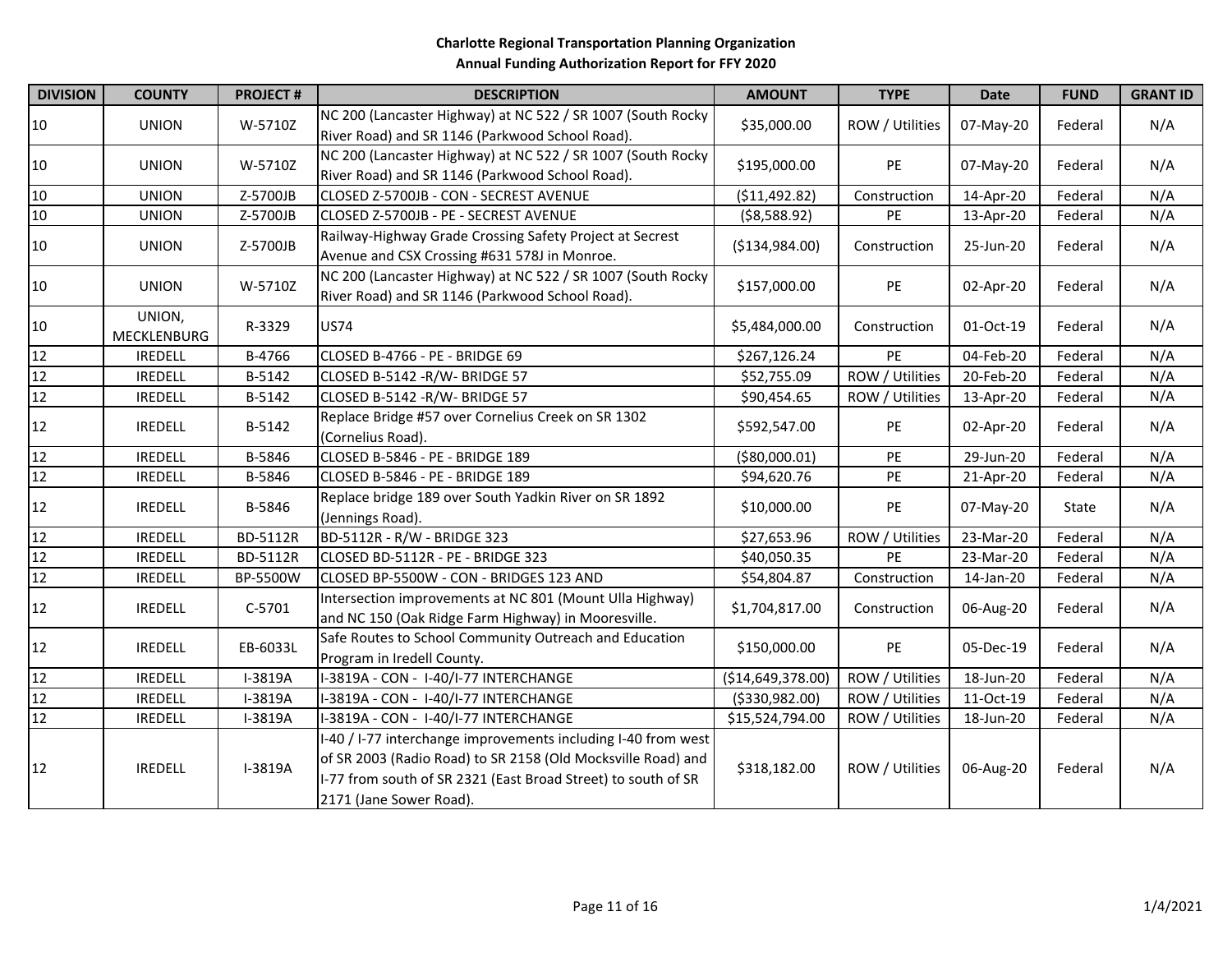| <b>DIVISION</b>                                   | <b>COUNTY</b>  | <b>PROJECT#</b> | <b>DESCRIPTION</b>                                                                                                                                                                                                       | <b>AMOUNT</b>     | <b>TYPE</b>     | <b>Date</b> | <b>FUND</b> | <b>GRANT ID</b> |
|---------------------------------------------------|----------------|-----------------|--------------------------------------------------------------------------------------------------------------------------------------------------------------------------------------------------------------------------|-------------------|-----------------|-------------|-------------|-----------------|
| 12                                                | <b>IREDELL</b> | I-3819A         | I-40/I-77 Interchange including I-40 from west of SR 2003<br>(Radio Road) to west of SR 2158 (Old Mocksville Road) and I-<br>77 from south of I-40 to south of SR 2171 (Jane Sower Road)<br>in Statesville, 3.360 miles. | \$1,097,000.00    | Construction    | 01-Oct-19   | Federal     | N/A             |
| 12                                                | <b>IREDELL</b> | I-3819B         | I-40 / I-77 interchange.                                                                                                                                                                                                 | (\$15,596,000.00) | Construction    | 02-Apr-20   | State       | N/A             |
| $\begin{array}{c}\n 12 \\ 12 \\ 12\n \end{array}$ | <b>IREDELL</b> | I-3819B         | I-40 / I-77 interchange.                                                                                                                                                                                                 | \$15,596,000.00   | Construction    | 02-Apr-20   | State       | N/A             |
|                                                   | <b>IREDELL</b> | I-3819B         | I-40/I-77 interchange.                                                                                                                                                                                                   | \$50,872,500.00   | Construction    | 01-Jul-20   | State       | N/A             |
|                                                   | <b>IREDELL</b> | I-3819WM        | I-3819 - I-40 / I-77 INTERCHANGE                                                                                                                                                                                         | (567, 173.28)     | Mitigation      | 26-Nov-19   | Federal     | N/A             |
| 12                                                | <b>IREDELL</b> | $I-5106$        | I-77 from Milepost 57.83 to Milepost 61.74, 3.870 miles.                                                                                                                                                                 | (\$115,000.00)    | Construction    | 01-Oct-19   | Federal     | N/A             |
| 12                                                | <b>IREDELL</b> | $I-5106$        | I-77 from Milepost 57.83 to Milepost 61.74, 3.90 miles.                                                                                                                                                                  | \$680,000.00      | Construction    | 01-Oct-19   | Federal     | N/A             |
| 12                                                | <b>IREDELL</b> | I-5804          | I-40 from SR 1639 (Meacham Road) to 0.3 mile east of US 21.                                                                                                                                                              | (\$10,000.00)     | PE              | 02-Apr-20   | State       | N/A             |
| 12                                                | <b>IREDELL</b> | $I-5813$        | I-77 from 0.3 mile north of SR 2321 (East Broad Street) to SR<br>1892 (Jennings Road).                                                                                                                                   | (\$10,000.00)     | PE              | 02-Apr-20   | State       | N/A             |
| 12                                                | <b>IREDELL</b> | I-5917          | I-40 from Milemarker 139.3 to US 64.                                                                                                                                                                                     | ( \$9,662.47)     | PE              | 02-Apr-20   | State       | N/A             |
| 12                                                | <b>IREDELL</b> | K-4908          | I-77 Rest Area on new location at Mile Marker #58.                                                                                                                                                                       | \$550,978.00      | Construction    | 03-Sep-20   | Federal     | N/A             |
| 12                                                | <b>IREDELL</b> | K-4908A         | I-77 Rest Area on new location at mile marker #58.                                                                                                                                                                       | ( \$259, 854.17)  | PE              | 02-Apr-20   | State       | N/A             |
| 12                                                | <b>IREDELL</b> | R-2307B         | R-2307B - R/W - NC 150                                                                                                                                                                                                   | \$15,000,000.00   | ROW / Utilities | 30-Jan-20   | Federal     | N/A             |
| 12                                                | <b>IREDELL</b> | R-2307B         | R-2307B - UTIL - NC 150                                                                                                                                                                                                  | ( \$801, 721.00)  | ROW / Utilities | 19-Aug-20   | Federal     | N/A             |
| 12                                                | <b>IREDELL</b> | R-2307B         | R-2307B - UTIL - NC 150                                                                                                                                                                                                  | \$801,821.00      | ROW / Utilities | 19-Aug-20   | Federal     | N/A             |
| 12                                                | <b>IREDELL</b> | R-2522          | US 21 - NC 115 from Cedar Lane Avenue in Troutman to SR<br>1336 (Barium Loop Road) in Barium Springs.                                                                                                                    | \$140,000.00      | PE              | 03-Oct-19   | State       | N/A             |
| 12                                                | <b>IREDELL</b> | R-2522          | US 21 - NC 115 from Cedar Lane Avenue in Troutman to SR<br>1336 (Barium Loop Road) in Barium Springs.                                                                                                                    | \$215,000.00      | PE              | 06-Aug-20   | State       | N/A             |
| 12                                                | <b>IREDELL</b> | R-3833B         | CLOSED R-3833B - R/W - SR 1100                                                                                                                                                                                           | (\$10,069,852.84) | ROW / Utilities | 16-Jan-20   | Federal     | N/A             |
| 12                                                | <b>IREDELL</b> | R-4436LE        | CLOSED R-4436LE -CON-I-77 / PATTERSON CRE                                                                                                                                                                                | ( \$20,057.41)    | Construction    | 05-Aug-20   | Federal     | N/A             |
| 12                                                | <b>IREDELL</b> | R-5100A         | SR 1109 (Williamson Road) from I-77 to SR 1100 (Brawley<br>School Road).                                                                                                                                                 | ( \$3,920,621.00) | ROW / Utilities | 25-Jun-20   | State       | N/A             |
| 12                                                | <b>IREDELL</b> | R-5100A         | SR 1109 (Williamson Road) from I-77 to SR 1100 (Brawley<br>School Road).                                                                                                                                                 | ( \$3,000,000.00) | ROW / Utilities | 07-May-20   | State       | N/A             |
| 12                                                | <b>IREDELL</b> | R-5100A         | SR 1109 (Williamson Road) from I-77 to SR 1100 (Brawley<br>School Road).                                                                                                                                                 | ( \$211,670.89)   | PE              | 06-Feb-20   | State       | N/A             |
| 12                                                | <b>IREDELL</b> | R-5100A         | SR 1109 (Williamson Road) from I-77 to SR 1100 (Brawley<br>School Road).                                                                                                                                                 | (563,081.83)      | ROW / Utilities | 03-Sep-20   | State       | N/A             |
| 12                                                | <b>IREDELL</b> | R-5100A         | SR 1109 (Williamson Road) from I-77 to SR 1100 (Brawley<br>School Road).                                                                                                                                                 | \$2,579.20        | PE              | 01-Jul-20   | State       | N/A             |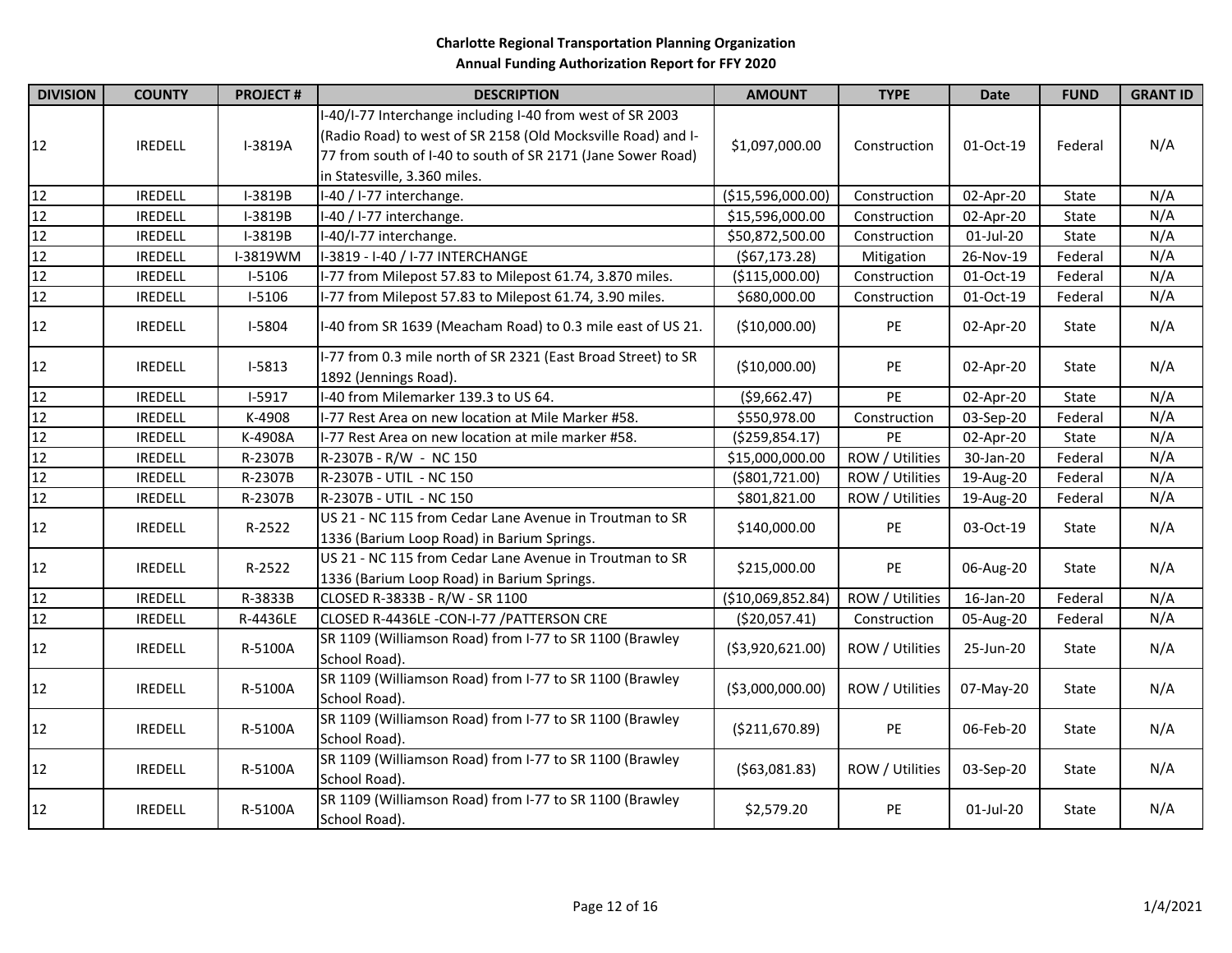| <b>DIVISION</b> | <b>COUNTY</b>  | <b>PROJECT#</b> | <b>DESCRIPTION</b>                                                         | <b>AMOUNT</b>    | <b>TYPE</b>     | <b>Date</b> | <b>FUND</b> | <b>GRANT ID</b> |
|-----------------|----------------|-----------------|----------------------------------------------------------------------------|------------------|-----------------|-------------|-------------|-----------------|
| 12              | <b>IREDELL</b> | R-5100A         | SR 1109 (Williamson Road) from I-77 to SR 1100 (Brawley<br>School Road).   | \$4,205.46       | ROW / Utilities | 03-Sep-20   | State       | N/A             |
| 12              | <b>IREDELL</b> | R-5100A         | SR 1109 (Williamson Road) from I-77 to SR 1100 (Brawley<br>School Road).   | \$14,111.39      | PE              | 06-Feb-20   | State       | N/A             |
| 12              | <b>IREDELL</b> | R-5100A         | SR 1109 (Williamson Road) from I-77 to SR 1100 (Brawley<br>School Road).   | \$14,111.39      | PE              | 01-Jul-20   | State       | N/A             |
| 12              | <b>IREDELL</b> | R-5100A         | SR 1109 (Williamson Road) from I-77 to SR 1100 (Brawley<br>School Road).   | \$14,400.75      | PE              | 01-Jul-20   | State       | N/A             |
| 12              | <b>IREDELL</b> | R-5100A         | SR 1109 (Williamson Road) from I-77 to SR 1100 (Brawley<br>School Road).   | \$650,000.00     | ROW / Utilities | 05-Dec-19   | State       | N/A             |
| 12              | <b>IREDELL</b> | R-5100A         | SR 1109 (Williamson Road) from I-77 to SR 1100 (Brawley<br>School Road).   | \$1,550,000.00   | ROW / Utilities | 01-Jul-20   | State       | N/A             |
| 12              | <b>IREDELL</b> | R-5100A         | SR 1109 (Williamson Road) from I-77 to SR 1100 (Brawley<br>School Road).   | \$3,000,000.00   | ROW / Utilities | 07-May-20   | State       | N/A             |
| 12              | <b>IREDELL</b> | R-5100A         | SR 1109 (Williamson Road) from I-77 to SR 1100 (Brawley<br>School Road).   | \$3,920,621.00   | ROW / Utilities | 25-Jun-20   | State       | N/A             |
| 12              | <b>IREDELL</b> | R-5100B         | SR 1109 (Williamson Road) from SR 1100 (Brawley School<br>Road) to NC 150. | (\$1,662,179.00) | ROW / Utilities | 25-Jun-20   | State       | N/A             |
| 12              | <b>IREDELL</b> | R-5100B         | SR 1109 (Williamson Road) from SR 1100 (Brawley School<br>Road) to NC 150. | (59,327.24)      | ROW / Utilities | 03-Sep-20   | State       | N/A             |
| 12              | <b>IREDELL</b> | R-5100B         | SR 1109 (Williamson Road) from SR 1100 (Brawley School<br>Road) to NC 150. | \$621.82         | ROW / Utilities | 03-Sep-20   | State       | N/A             |
| 12              | <b>IREDELL</b> | R-5100B         | SR 1109 (Williamson Road) from SR 1100 (Brawley School<br>Road) to NC 150. | \$172,000.00     | ROW / Utilities | 01-Jul-20   | State       | N/A             |
| 12              | <b>IREDELL</b> | R-5100B         | SR 1109 (Williamson Road) from SR 1100 (Brawley School<br>Road) to NC 150. | \$1,662,179.00   | ROW / Utilities | 25-Jun-20   | State       | N/A             |
| 12              | <b>IREDELL</b> | U-5799          | US 21 from SR 1933 to Fort Dobbs Road.                                     | (\$1,968,784.00) | ROW / Utilities | 25-Jun-20   | State       | N/A             |
| 12              | <b>IREDELL</b> | U-5799          | US 21 from SR 1933 to Fort Dobbs Road.                                     | ( \$141, 100.00) | PE              | 06-Feb-20   | State       | N/A             |
| 12              | <b>IREDELL</b> | U-5799          | US 21 from SR 1933 to Fort Dobbs Road.                                     | (\$11,486.54)    | ROW / Utilities | 03-Sep-20   | State       | N/A             |
| 12              | <b>IREDELL</b> | U-5799          | US 21 from SR 1933 to Fort Dobbs Road.                                     | \$765.77         | ROW / Utilities | 03-Sep-20   | State       | N/A             |
| 12              | <b>IREDELL</b> | U-5799          | US 21 from SR 1933 to Fort Dobbs Road.                                     | \$828.12         | PE              | 01-Jul-20   | State       | N/A             |
| 12              | <b>IREDELL</b> | U-5799          | US 21 from SR 1933 to Fort Dobbs Road.                                     | \$27,514.76      | PE              | 06-Feb-20   | State       | N/A             |
| 12              | <b>IREDELL</b> | U-5799          | US 21 from SR 1933 to Fort Dobbs Road.                                     | \$27,514.76      | PE              | 01-Jul-20   | State       | N/A             |
| 12              | <b>IREDELL</b> | U-5799          | US 21 from SR 1933 to Fort Dobbs Road.                                     | \$88,768.68      | PE              | 01-Jul-20   | State       | N/A             |
| 12              | <b>IREDELL</b> | U-5799          | US 21 from SR 1933 to Fort Dobbs Road.                                     | \$141,100.00     | PE              | 03-Oct-19   | State       | N/A             |
| 12              | <b>IREDELL</b> | U-5799          | US 21 from SR 1933 to Fort Dobbs Road.                                     | \$172,000.00     | ROW / Utilities | 01-Jul-20   | State       | N/A             |
| 12              | <b>IREDELL</b> | U-5799          | US 21 from SR 1933 to Fort Dobbs Road.                                     | \$1,968,784.00   | ROW / Utilities | 25-Jun-20   | State       | N/A             |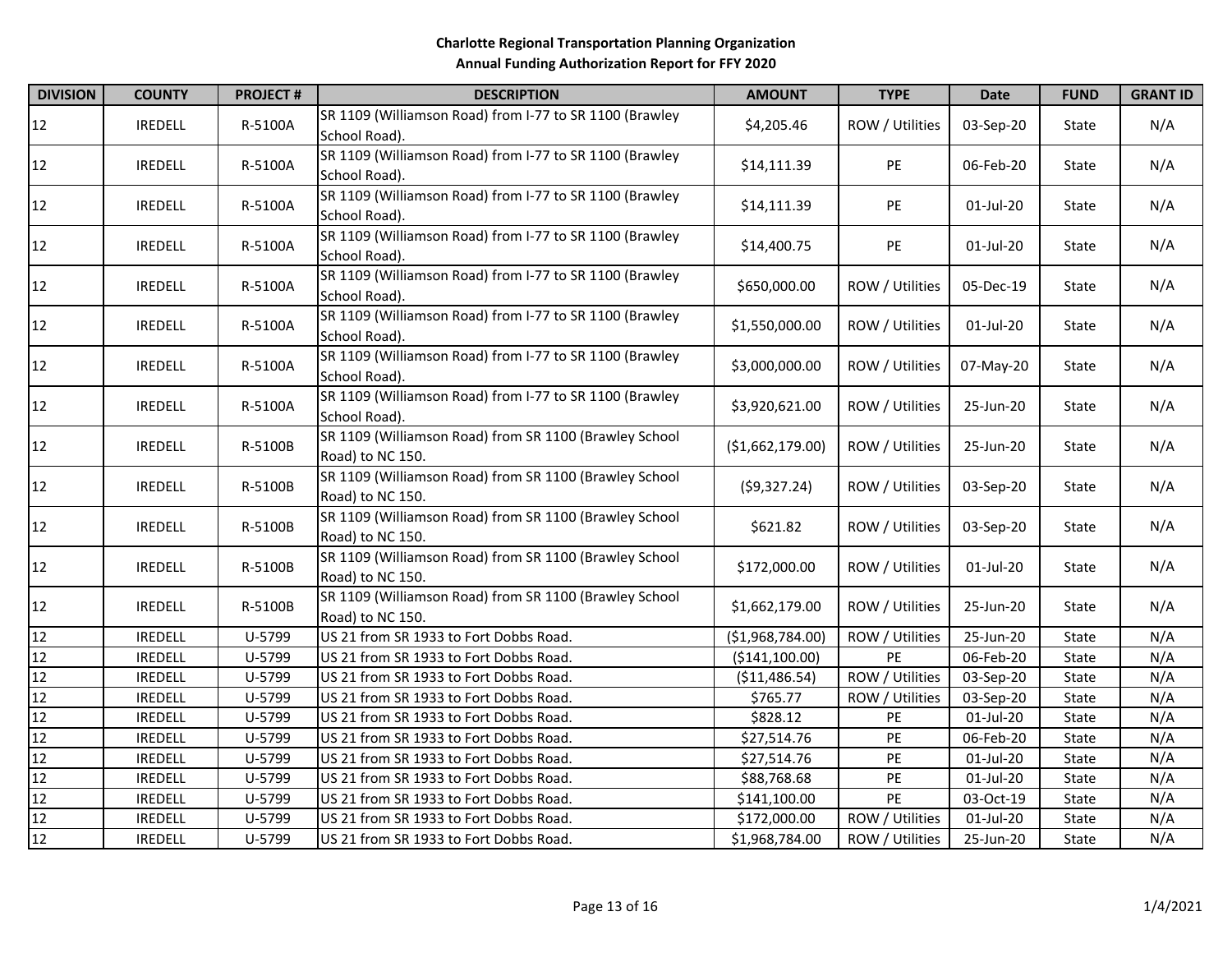| <b>DIVISION</b>                                                                    | <b>COUNTY</b>  | <b>PROJECT#</b> | <b>DESCRIPTION</b>                                                                                                                                                                                                                                                            | <b>AMOUNT</b>                                     | <b>TYPE</b>  |           | <b>FUND</b> | <b>GRANT ID</b> |
|------------------------------------------------------------------------------------|----------------|-----------------|-------------------------------------------------------------------------------------------------------------------------------------------------------------------------------------------------------------------------------------------------------------------------------|---------------------------------------------------|--------------|-----------|-------------|-----------------|
| 12                                                                                 | <b>IREDELL</b> | U-5817          | Extend SR 1246 (Fairview Road) over I-77 to connect with SR<br>1206 (Alcove Road) and construct parallel north-south<br>connector roads to SR 1109 (Williamson Road).                                                                                                         | ( \$3,004,344.00)<br>ROW / Utilities<br>09-Jan-20 |              | State     | N/A         |                 |
| 12                                                                                 | <b>IREDELL</b> | U-5817          | Extend SR 1246 (Fairview Road) over I-77 to connect with SR<br>1206 (Alcove Road) and construct parallel north-south<br>connetor road to SR 1109 (Williamson Road). This is a two-<br>year cashflow project with \$778,000 of Federal funds in FFY19<br>and \$3,072,550.00 in | \$3,840,000.00<br>ROW / Utilities<br>01-Oct-19    |              | Federal   | N/A         |                 |
| 12                                                                                 | <b>IREDELL</b> | U-5817          | Fairview Road Extension Project to extend SR 1246 (Fairview<br>Road) over I-77 to SR 1206 (Alcove Road) and construct<br>parallel north-south connector to SR 1109 (Williamson Road).                                                                                         | ROW / Utilities<br>\$3,004,344.00                 |              | 09-Jan-20 | Federal     | N/A             |
| 12                                                                                 | <b>IREDELL</b> | $U - 6153$      | SR 1363 (Bethlehem Road) adjacent to Statesville Regional<br>Airport.                                                                                                                                                                                                         | (\$10,000.00)                                     | PE           | 07-May-20 | State       | N/A             |
| 12                                                                                 | <b>IREDELL</b> | $U - 6153$      | SR 1363 (Bethlehem Road) adjacent to Statesville Regional<br>Airport.                                                                                                                                                                                                         | \$452,000.00                                      | PE           | 06-Feb-20 | State       | N/A             |
| 12                                                                                 | <b>IREDELL</b> | Z-5400LM        | CLOSED Z-5400LM - CON - SR 2400 (WIGGINS                                                                                                                                                                                                                                      | ( \$93, 233.01)                                   | Construction | 04-Nov-19 | Federal     | N/A             |
| 12                                                                                 | <b>IREDELL</b> | Z-5400LM        | CLOSED Z-5400LM - PE - SR 2400 (WIGGINS                                                                                                                                                                                                                                       | ( \$30,791.30)                                    | PE           | 04-Nov-19 | Federal     | N/A             |
| 12                                                                                 | MECKLENBURG    | R-5721B         | NC 73 from Vance Road Extension / Beatties Ford Road to SR<br>5544 (West Catawba Avenue).                                                                                                                                                                                     | \$750,000.00                                      | PE           | 09-Jan-20 | State       | N/A             |
| 10                                                                                 | Mecklenburg    | TW-4901         | Preventive Maintenance - Bus                                                                                                                                                                                                                                                  | \$550,720.00                                      | Federal      | 26-Nov-19 | 5337        | NC-2019-067     |
| 10                                                                                 | Mecklenburg    | TG-5119A        | Preventive Maintenance - Rail                                                                                                                                                                                                                                                 | \$1,170,774.00                                    | Federal      | 26-Nov-19 | 5337        | NC-2019-067     |
| $10\,$                                                                             | Mecklenburg    | TA-6706         | Buy Van for Service Expansion                                                                                                                                                                                                                                                 | \$112,000.00                                      | Federal      | 14-Jul-20 | 5310        | NC-2020-019     |
| 10                                                                                 | Mecklenburg    | TQ-9033         | 5310 Capital Projects                                                                                                                                                                                                                                                         | \$490,590.00                                      | Federal      | 14-Jul-20 | 5310        | NC-2020-030     |
|                                                                                    | Mecklenburg    | TQ-6957         | 5310 Operating Assitance                                                                                                                                                                                                                                                      | \$312,192.00                                      | Federal      | 14-Jul-20 | 5310        | NC-2020-030     |
| $\begin{array}{r} 10 \\ \hline 10 \\ \hline 10 \\ \hline 10 \\ \hline \end{array}$ | Mecklenburg    | TQ-7009         | 5310 Administrative Oversight                                                                                                                                                                                                                                                 | \$89,198.00                                       | Federal      | 14-Jul-20 | 5310        | NC-2020-030     |
|                                                                                    | Mecklenburg    | TA-4711         | <b>Buy Replacement Bus</b>                                                                                                                                                                                                                                                    | \$71,366.00                                       | Federal      | 21-Sep-20 | 5339        | NC-2020-060     |
|                                                                                    | Mecklenburg    | TA-4711         | <b>Buy Replacement Bus</b>                                                                                                                                                                                                                                                    | \$1,324,420.00                                    | Federal      | 21-Sep-20 | 5339        | NC-2020-060     |
|                                                                                    | Mecklenburg    | TG-5118A        | Preventive Maintenance - Rail                                                                                                                                                                                                                                                 | \$4,138.00                                        | Federal      | 21-Sep-20 | 5337        | NC-2020-060     |
| 10                                                                                 | Mecklenburg    | TG-5118A        | <b>S70 Overhaul Engineering</b>                                                                                                                                                                                                                                               | \$224,609.00                                      | Federal      | 21-Sep-20 | 5337        | NC-2020-060     |
| 10                                                                                 | Mecklenburg    | TG-5118A        | S70 Overhaul Equipment                                                                                                                                                                                                                                                        | \$1,880,273.00                                    | Federal      | 21-Sep-20 | 5337        | NC-2020-060     |
| 10                                                                                 | Mecklenburg    | TW-5104B        | Preventive Maintenance - Bus                                                                                                                                                                                                                                                  | \$504,980.00                                      | Federal      | 21-Sep-20 | 5337        | NC-2020-060     |
| 10                                                                                 | Mecklenburg    | TG - 4726       | <b>Bus Associated Transit Improvements</b>                                                                                                                                                                                                                                    | \$131,712.00                                      | Federal      | 21-Sep-20 | 5337        | NC-2020-060     |
| 10                                                                                 | Mecklenburg    | TG - 4726       | Acquire ADP Software                                                                                                                                                                                                                                                          | \$249,575.00                                      | Federal      | 21-Sep-20 | 5337        | NC-2020-060     |
| 10                                                                                 | Mecklenburg    | TG - 4726       | <b>Bus Shelters - Charlotte Area</b>                                                                                                                                                                                                                                          | \$400,000.00                                      | Federal      | 21-Sep-20 | 5307        | NC-2020-060     |
| 10                                                                                 | Mecklenburg    | TG - 4726       | ADA Study Corrective Actions                                                                                                                                                                                                                                                  | \$160,000.00                                      | Federal      | 21-Sep-20 | 5307        | NC-2020-060     |
| 10                                                                                 | Mecklenburg    | TG - 4726       | Server Refresh                                                                                                                                                                                                                                                                | \$131,200.00                                      | Federal      | 21-Sep-20 | 5307        | NC-2020-060     |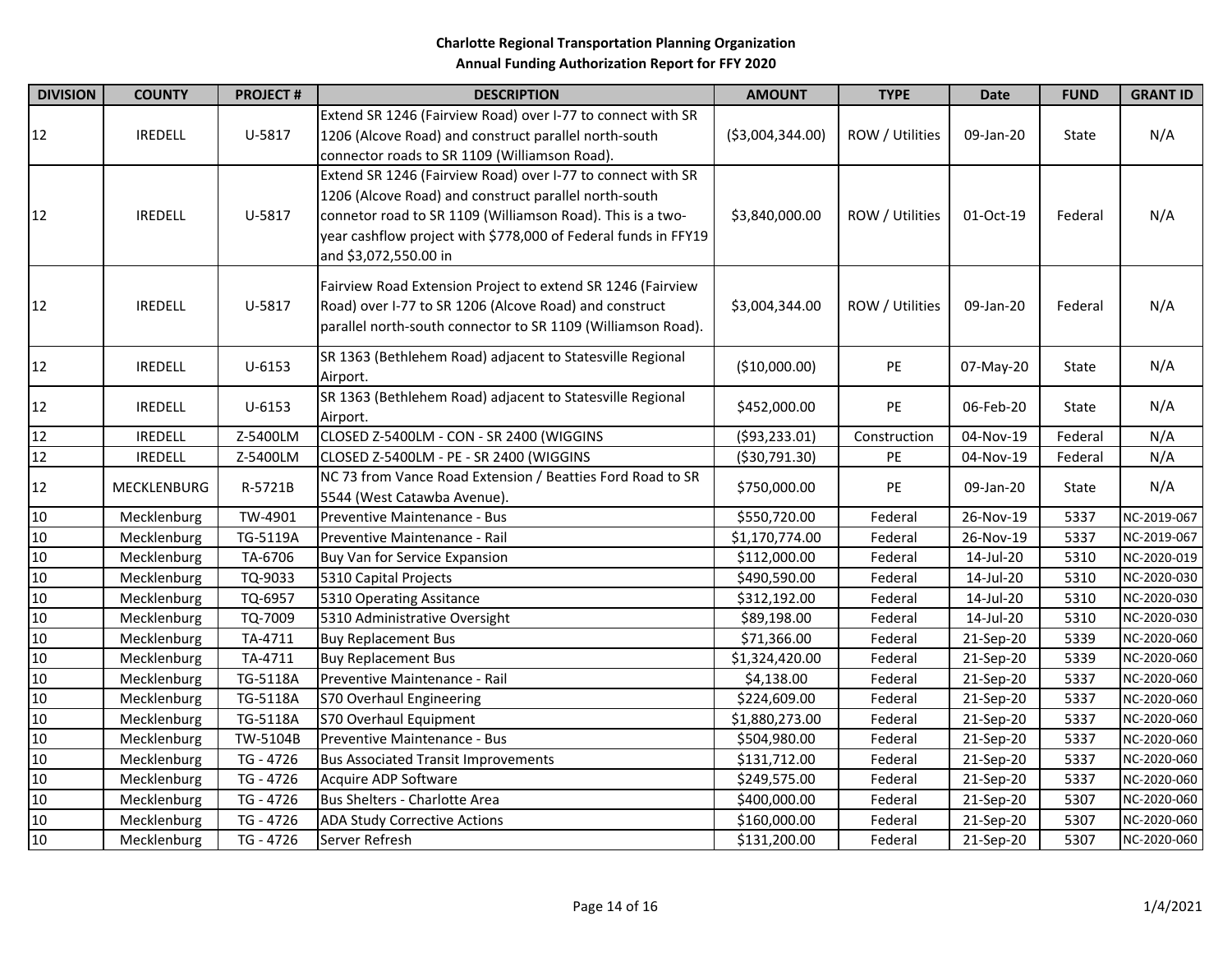| <b>DIVISION</b> | <b>COUNTY</b> | <b>PROJECT#</b> | <b>DESCRIPTION</b>                               | <b>AMOUNT</b>  | <b>TYPE</b> | <b>Date</b> | <b>FUND</b> | <b>GRANT ID</b> |
|-----------------|---------------|-----------------|--------------------------------------------------|----------------|-------------|-------------|-------------|-----------------|
| 10              | Mecklenburg   | TG - 4726       | <b>LED Lighting Upgrades</b>                     | \$240,000.00   | Federal     | 21-Sep-20   | 5307        | NC-2020-060     |
| 10              | Mecklenburg   | TS - 5107       | Blue Line South Corridor Lighting                | \$240,000.00   | Federal     | 21-Sep-20   | 5307        | NC-2020-060     |
| 10              | Mecklenburg   | TS - 5107       | <b>Guard Shacks</b>                              | \$80,000.00    | Federal     | 21-Sep-20   | 5307        | NC-2020-060     |
| 10              | Mecklenburg   | TS - 5107       | <b>Blue Line South Corridor Cameras</b>          | \$171,253.00   | Federal     | 21-Sep-20   | 5307        | NC-2020-060     |
| 10              | Mecklenburg   | TS - 5107       | Continuum/Two Factor Authentication              | \$52,000.00    | Federal     | 21-Sep-20   | 5307        | NC-2020-060     |
| 10              | Mecklenburg   | TG -5119        | Vehicle Maintenance Facility Transfer Switch     | \$48,000.00    | Federal     | 21-Sep-20   | 5307        | NC-2020-060     |
| 10              | Mecklenburg   | TG -5119        | S. Blvd. Light Rail Facility HVAC                | \$260,000.00   | Federal     | 21-Sep-20   | 5307        | NC-2020-060     |
| 10              | Mecklenburg   | TG - 4827       | <b>STS Support Vehicle</b>                       | \$81,008.00    | Federal     | 21-Sep-20   | 5307        | NC-2020-060     |
| 10              | Mecklenburg   | TA - 4960       | Replacement Vanpool Vans: 7-Passenger            | \$248,000.00   | Federal     | 21-Sep-20   | 5307        | NC-2020-060     |
| 10              | Mecklenburg   | TA - 4960       | Replacement Vanpool Vans: 15-Passenger           | \$214,872.00   | Federal     | 21-Sep-20   | 5307        | NC-2020-060     |
| 10              | Mecklenburg   | TG -5119        | Preventive Maintenance STS Bus                   | \$375,000.00   | Federal     | 21-Sep-20   | 5307        | NC-2020-060     |
| 10              | Mecklenburg   | TG -5119        | Preventive Maintenance Rail                      | \$3,389,075.00 | Federal     | 21-Sep-20   | 5307        | NC-2020-060     |
| 10              | Mecklenburg   | TG -5119        | <b>Preventive Maintenance Bus</b>                | \$7,229,014.00 | Federal     | 21-Sep-20   | 5307        | NC-2020-060     |
| 10              | Mecklenburg   | TG - 4827       | <b>Support Vehicles - Facilities</b>             | \$48,000.00    | Federal     | 21-Sep-20   | 5307        | NC-2020-060     |
| 10              | Mecklenburg   | TG - 4827       | Support Vehicles - Bus Maintenance               | \$175,840.00   | Federal     | 21-Sep-20   | 5307        | NC-2020-060     |
| 10              | Mecklenburg   | TG - 4827       | <b>Support Vehicles - Bus Operations</b>         | \$109,160.00   | Federal     | 21-Sep-20   | 5307        | NC-2020-060     |
| 10              | Mecklenburg   | TG - 4827       | Support Vehicles - MOW Track                     | \$48,000.00    | Federal     | 21-Sep-20   | 5307        | NC-2020-060     |
| 10              | Mecklenburg   | TG - 4827       | <b>Emergency Response Vehicle</b>                | \$86,000.00    | Federal     | 21-Sep-20   | 5307        | NC-2020-060     |
| $10\,$          | Mecklenburg   | TG - 4827       | Bus Garage Certificates of Participation Payment | \$2,927,075.00 | Federal     | 21-Sep-20   | 5307        | NC-2020-060     |